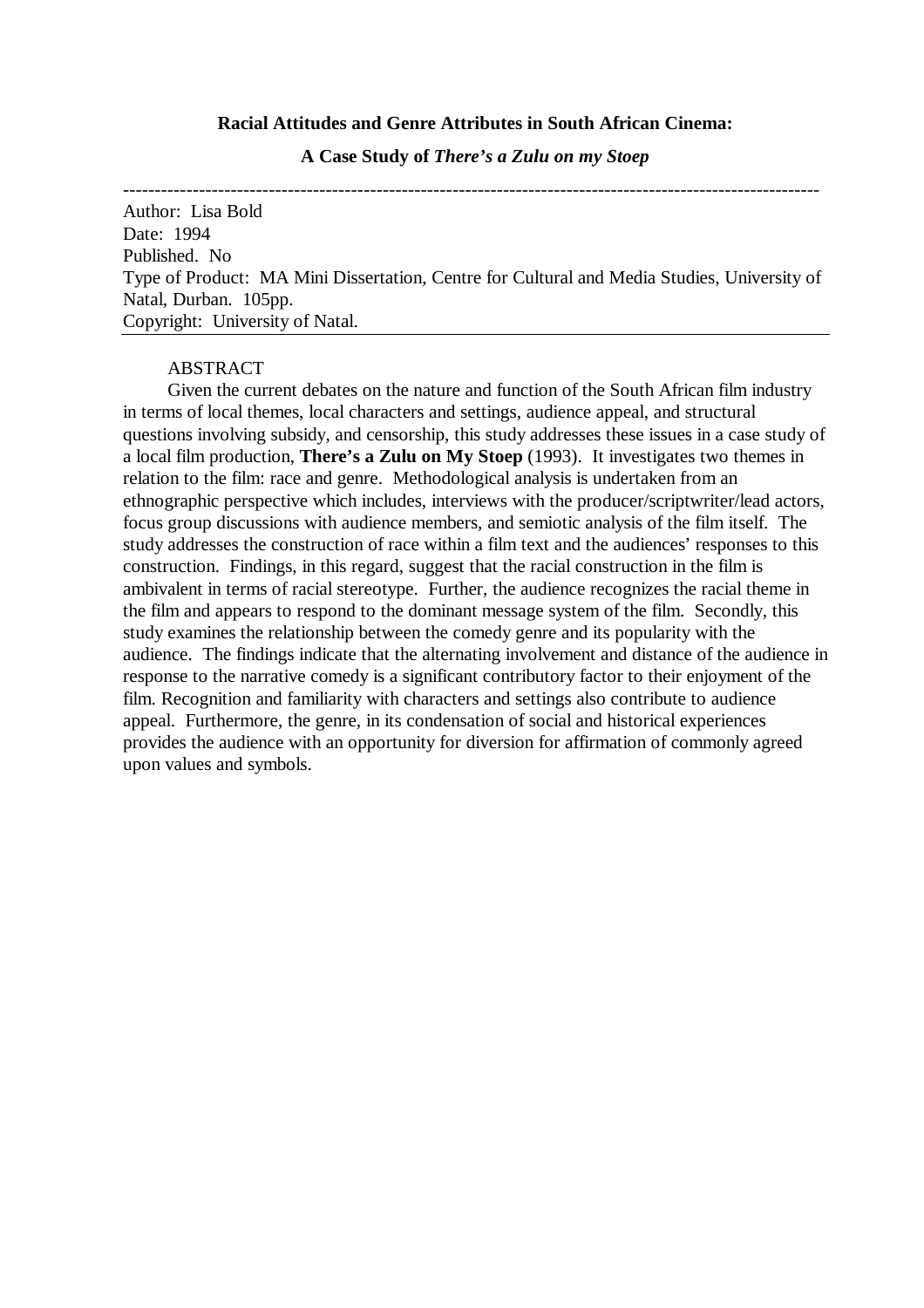# TABLE OF CONTENTS

ABSTRACT ACKNOWLEDGEMENTS DECLARATION TABLE OF CONTENTS

# **CHAPTER 1**

DEFINING THE RESEARCH TOPIC

*Introduction Statement of the Problem Organisation of the Study Objectives Definition of Concepts Theoretical Framework*

#### **CHAPTER 2**

 CINEMA IN SOUTH AFRICA *The Development of the South African Film Industry The cinema Audience (1976-1993)*

# **CHAPTER 3**

MOVIES AND RACIAL ATTITUDES Production: Racial Constructions Receptions: Audience Response to Racial Constructions

# **CHAPTER 4**

TOWARDS AN UNDERSTANDING OF GENRE *Genre Study Myth and Genre The Comedy Genre*

# **CHAPTER 5**

CASE STUDY: THERE'S A ZULU ON MY STOEP

*Synopsis Interviews Semiotic Analysis Discussion Groups Critique Conclusion*

# *BIBLIOGRAPHY*

*Primary Sources Secondary Sources*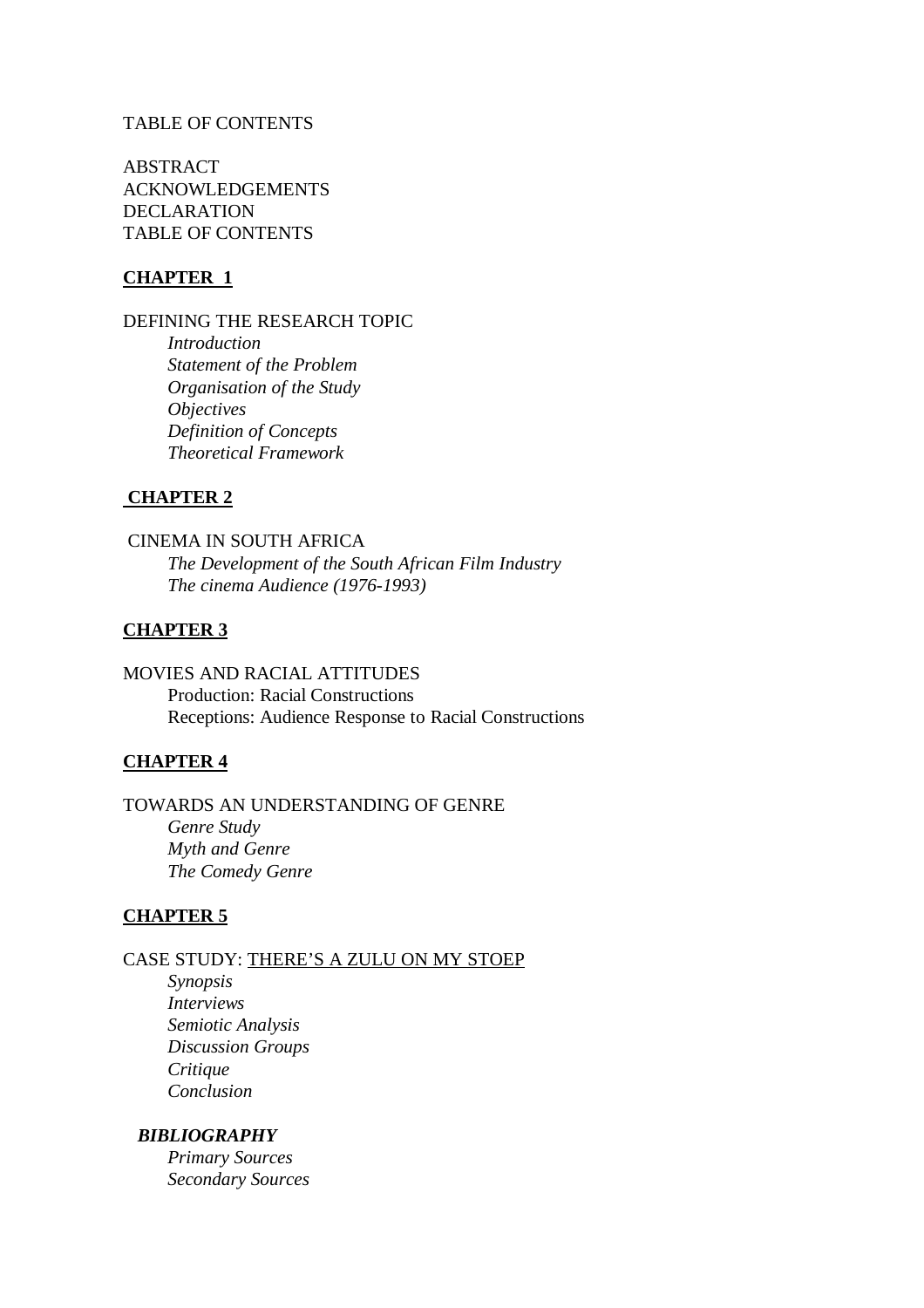#### **CHAPTER 5**

#### *Case Study:* **There's a Zulu on my Stoep**

A film is difficult to explain because it is easy to understand (Metz, quoted in Monaco, 1981: 128).

In this chapter, I examine the empirical investigation of my objectives outlined in Chapter I in relation to the film, **There's a Zulu on my Stoep**. Data was derived from several methods including interviews, semiotic analysis of the film itself and focus group discussions. The findings of the interviews and the semiotic analysis are discussed in relation to the theory outlined in previous chapters. The findings of the focus groups are related, and this is followed by a discussion which draws together the previous research methods as well as theory. I attempt to see how the participants make meaning of a film and, in particular, the relationship between racial attitudes and genre attributes and the meaning made of the text. The chapter closes with a conclusion which attempts to highlight the significant findings of this study in relation to the theoretical framework arid objectives outlined in Chapter 1. A critique of the study is offered as well as some suggestions for future research. Prior to the analysis, a brief review of the story is provided.

#### **Synopsis**

The narrative revolves around a friendship between Zulu Rakabela and Rhino Labuschagne. The two grow up on a bushveld farm together. One day at the insistence of Rowena (Rhino's childhood sweetheart) Zulu finds himself with a tin on his head facing the barrel of Rhino's .22 rifle. Zulu is betrayed and humiliated by his friend, Rhino, and this sours their friendship. Twenty-five years later, a street-wise Zulu, complete with American accent, is deported from the United States back to South Africa to serve out a sentence for car theft.Rhino is on the brink of financial disaster. Married and now divorced from the evil Rowena, he faces an alimony claim as well as the loss of his near bankrupt game farm. However, he still has his cute, bright adopted daughter, Tienkie, a ten Year old black child. Tienkie was part of the problem in his relationship with Rowena because she and her new boyfriend, Diehard, are the stalwarts of a radical right-wing organisation called T.I.R.D.(Threatened Immigrants Right Wing Defence). Diehard is assigned to transport Zulu from the airport. Diehard has bought a Scratch and Win ticket and finds himself with a chance of winning R500 000 on a show at the Lost City. Zulu steals Diehard's car and the ticket, and sets off to claim the money for himself. Diehard sets off after him. In the course of the chase, Zulu and Rhino are thrown together again and rather than explain why he is driving a stolen police car, Zulu offers Rhino a half share in the profits from the Scratch and Win ticket. They set off for the Lost City with Tienkie in tow. They find themselves having to change skin colour in order to outwit Diehard and Rowena - Rhino becomes black and Zulu becomes white. Meanwhile, Tienkie befriends Prince William, while his father, the Prince of Wales, is off cavorting in the bush with Camilla. Rhino and Zulu, in disguise, have to face a T.I.R.D. meeting where they are unmasked. They are tied up at the end of a plank overhanging a cliff. On the other end of the plank a young elephant sits waiting for her mate. It remains for Tienkie and Prince William to rescue the heroes through a series of pranks played on Rowena and Diehard. The story ends with a triumphant embrace of Zulu, Rhino and Tienkie. Tienkie realises Zulu is her real father. Rhino and Zulu's differences have been resolved.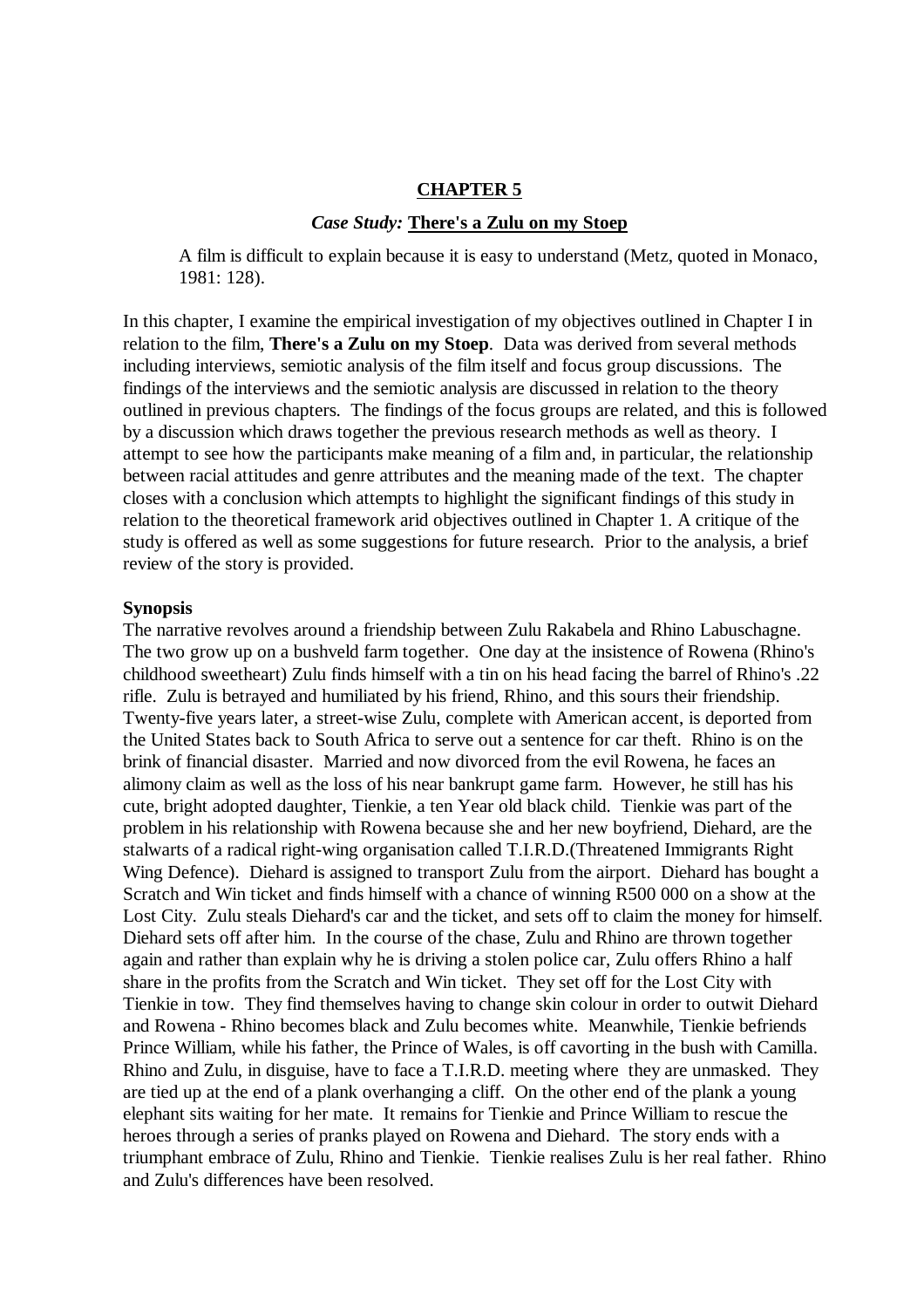# **Interviews**

One of the hypotheses outlined in Chapter I was that comedy as a genre has a wide audience appeal. Furthermore, I aimed to discover if films designed to change racial attitudes still encompass some implicit racism. In order to examine these issues, I undertook interviews with the producer, screenwriter and lead actors.<sup>1</sup> They were off an open-ended nature, with questions constructed so as to elucidate the following dimensions: intention in making the film, emphasis oil particular themes, image of target audience, relation of film to others within the genre, commercial viability, and the role of local film production. The questions varied depending on the particular role of the interviewee in the production process. The interviews all took place in Johannesburg in the interviewee's home. Each interview lasted approximately 45 minutes.

The interview approach was utilised to examine the process of the production culture; this term refers to the structures, functions and processes by which the creation, production, distribution, exhibition and reception of film content is undertaken and achieved (Peterson, 1976, in Tucker and Shah,1992:326).

Film content is regarded as the result of decisions made by producers and associates influenced by a variety of factors which operate at three levels: The industrial/institutional level refers to factors such as market considerations and competition with other media organizations. The organizational level refers to such factors as production techniques, product conventions and casting decisions etc. The individual level concerns perceptions, attitudes and ideas of writers, directors, producers and others involved in the creation of a film. The interaction among these levels is complex, although influence tends to flow from the top down. Traditionally, this approach to the production of culture tended to be apolitical in that it did not evaluate cultural forms, but rather emphasized the mechanisms which produced these forms. However, the approach was ideological in that it took the capitalistic order for granted. This served to conceal the fact that cultural products derive from specific sociopolitical and economic relations and tend to strengthen the status quo. In ignoring this aspect, the relationship between the process of cultural production and the cultural products themselves, as well as the implications thereof, for understanding race relations and other social phenomena, remained unquestioned.<sup>2</sup> Therefore, a more enlightening approach, looks at the mechanisms and procedures of production as well as how ideas about race are integrated into the production process and are than reflected in cultural products (Tucker and Shah, 1992: 327).

The above approach will be used as a framework for the analysis of the interpreter material, consequently, the headings and categories used, have been imposed on the data for the purpose of analysis. The data often takes the form of anecdotal material in order to illustrate a particular point. As is the case throughout the chapter, responses introduce themes that are discussed in other areas of the chapter.

#### *The Institutional Level*

This section examines issues such as market considerations, competition with other organisations, subsidy, and censorship in relation to the film, **There's a Zulu on my Stoep.**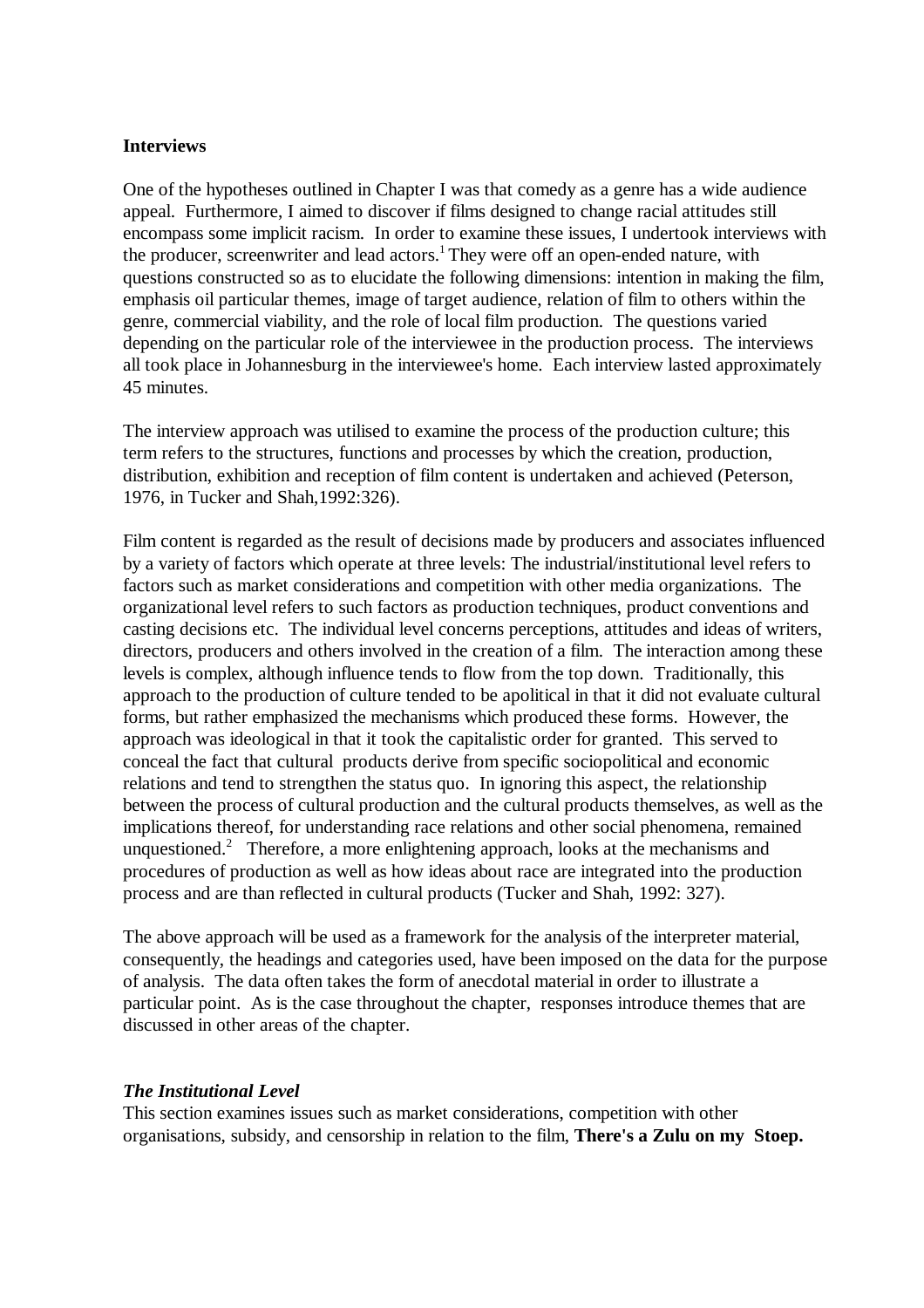Film production has an integral relationship with economic conditions in society. Films are organised as products, and although they are not the product of economic factors per se, their stricture is significantly shaped by them. This is borne out in the following statements made by the producer of the film.

The production costs of **Zulu <sup>3</sup>** were around R6 million which is a huge budget for a South African film, because of all the stunts etc. Local productions usually budget around R2,5 millions. The money which is made at the box-office goes towards prints and advertising, and paying theatres and distributors. We then sell the film to M-Net for about R300 000, which still leaves us in a loss situation. We get a lab and stock grant of about R300 000 and a subsidy of R I,2 million for making over R200 000 at the boxoffice and for qualifying as a local production. However, this still leaves us in an accounting loss. As a result, **Zulu** was specifically designed to be, what is termed, 'transportable' , that is, available for international distribution. The reason we invested so much in Zulu was that we were prepared to take the risk on overseas sales. We had to alter the original draft of the script in order to make it international. **Zulu** was originally, a local character, but we made him into an exile with an American accent and Rowena was also American, because Leon<sup> $4$ </sup> was sensitive about offending right wing sensibilities too much. We had to break even, and when it comes down to it, without the subsidy we would have made a loss. In fact, the only way an independent industry can compete with Hollywood is through state support. Our foremost constraints are financial. We're at an immense disadvantage in relation to American productions which have an average cost of over S30 million (US). We cannot hope to compete with the likes of **True Lies** and **Total Recall** and we end up having to compromise (Bold, 1994).

It is evident that local film productions face constant competition from foreign productions, and this is a factor which contributes to the necessity for a state subsidy system. The subsidy system in South Africa was discussed in Chapter 2, which asserted that the local film industry is only viable because of the subsidy scheme; this claim is supported by the above statement. In Chapter 2, it was stated that , ideally, subsidies assist the producer in a capitalist economy ignore the logic of the market place which influences the quantity, quality and style of film made. However, it is clear from the above statement that producers cannot ignore the commercial nature of film production. Consequently, the style and quality of film made is determined to some extent by economic conditions. Critical or controversial approaches are forfeited for commercially successful themes in order to obtain subsidy.

The issue of censorship was also discussed in Chapter 2. It is an important consideration in the production of any film for general release, because the censorship process is a significant aspect in the controlling of content, and, this is deemed to be in the public interest. As a result, stories are tailored to conform to material acceptable to censors, and as such, the dominant moral climate in society is strengthened. Tile producer of **There's a Zulu on my Stoep** says in this regard:

Andre  $<sup>5</sup>$  was our barometer of what would pass the censorship board and what wouldn't,</sup> because of his previous experience in this field. They are very inconsistent in their approach: South African films do not get away with blasphemy and expletives while foreign productions do. We had to tone down some of the sexual suggestion in the film. In fact, the inclusion of the adult humour was a mistake in terms of the decision to market the film as a kids film. We also ran into problems when words like 'nigger' were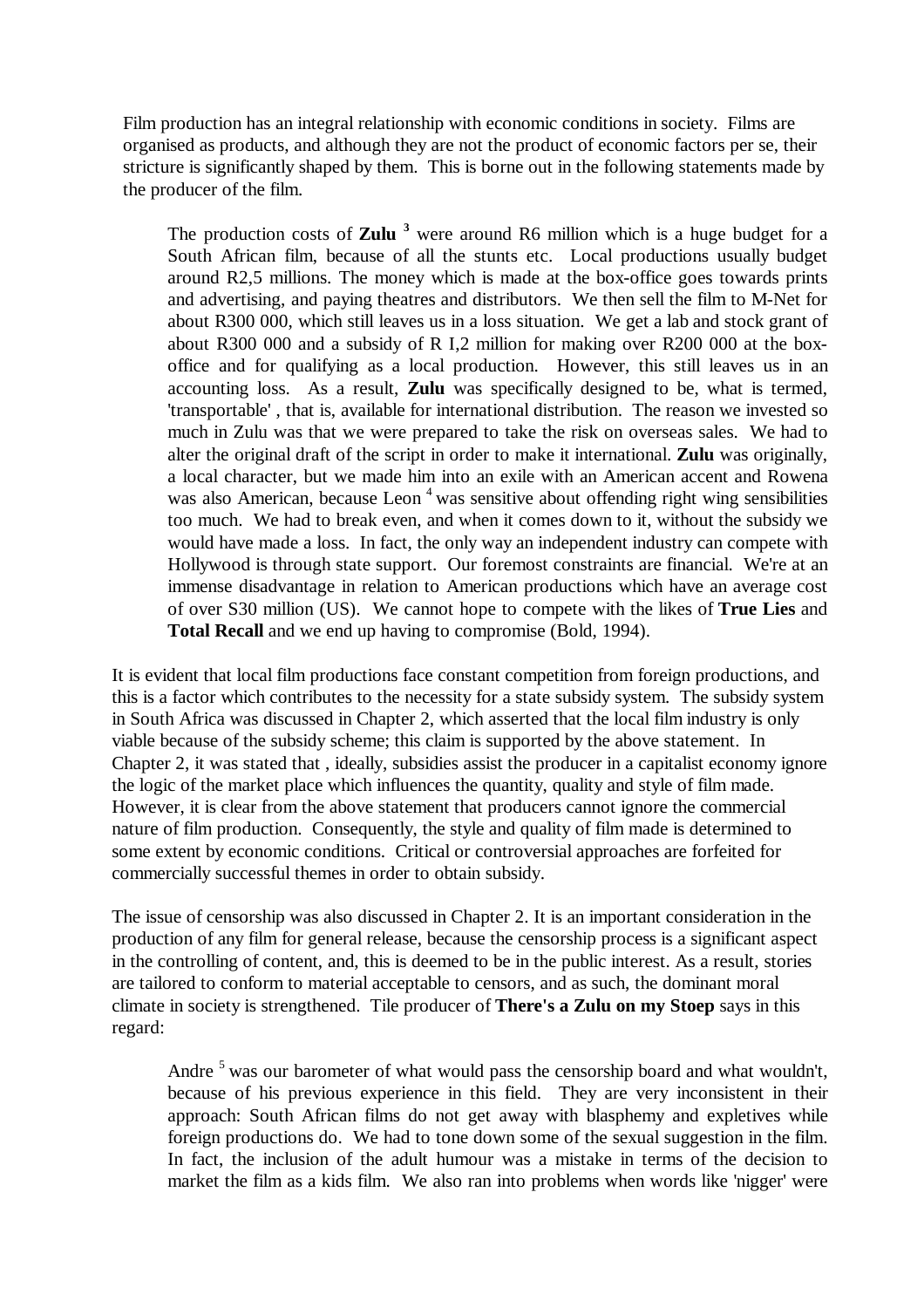used by the directors - Gray and Leon - after we [the producers] had explicitly said they were not to be used. Our research on the film in L.A. has highlighted these issues as a fundamental problem of the film (Bold, 1994).

Market considerations are also an important factor in the creation of film content. Consider the following:

We had to take account of Schuster's conventional market which was the *boere* market, *p1atteland* Afrikaners and a slightly racist humour. In some of his candid camera movies he took the mickey out of the right wing, which marked the beginning of the break with this market. The **You Must be Joking** movies were predominately in Afrikaans, but **Untag** was in English which meant a further shift in Leon's demographic. **Sweet and Short** introduced the 'new South Africa' demographic and **Zulu** was a continuation of this process. Schuster is no longer an Afrikaner folk hero but a South African folk hero. The shift in the demographic has meant some Afrikaner followers have been lost, but at the same time some have stayed - we've also managed to cross over into the black market. Leon gets stopped all the time by black and white people who want to shake his hand and show their appreciation for him. In his new script, **Mr. Bones,** Leon is the only white person (Bold, 1994).

The above discussion of the market for Schuster films ties in with the **discussion** of the Afrikaans cinema-audience in Chapter 2. Tomaselli and Tomaselli (1987) indicate that this audience tended to be a small town, rural or lower income city family market. It also bears out the changing composition of Schuster's audience to encompass English speakers as well as a black audience. This demographic shift corresponds to the recent trends in the demographic profiles of cinema audiences discussed in Chapter 2 which highlights an increasing black cinema audience as a prime target market.

It is clear that the producers identified the growing amount of black cinemagoers as a potential market. As a result, characters were created with whom the widest variety of audiences could identify. They were also concerned with attracting an audience with disposable income as well as catering for the international market.

Zulu was written with a broader audience in mind: we tried to limit 'in' gags to allow for an overseas audience - South Africa was much highlighted in the media at the time, reconciliation, right wing, etc. We tried to satisfy local and overseas audiences. It paid off well, but next time around I'll pick an African theme again, but stay clear of any topical content, thus focusing more on the worldwide audience (Schuster, 1994).

It is interesting to note the following comments from a newspaper article written about the films. It accords with the producer's comments concerning the shift in the demographics of Leon Schuster's films, arid also refers to the precedence of profit motivation.

In this film more than ever I sense that Schuster is a genuinely original and anarchic South African comedy talent who hasn't found his voice, or more accurately his voice has been gagged by rank commercialism. Consider this. Schuster's entire comic identity derives from the Afrikaner identity, yet he makes the film in English and angrily rejects right-wing Afrikanerdom It's quite a brave thing to flip your finger at the past but it's also a risky move for which he may pay dearly at the box-office if the brutality of his satire alienates his core audience (**Sunday Times**, 5/12/93).<sup>6</sup>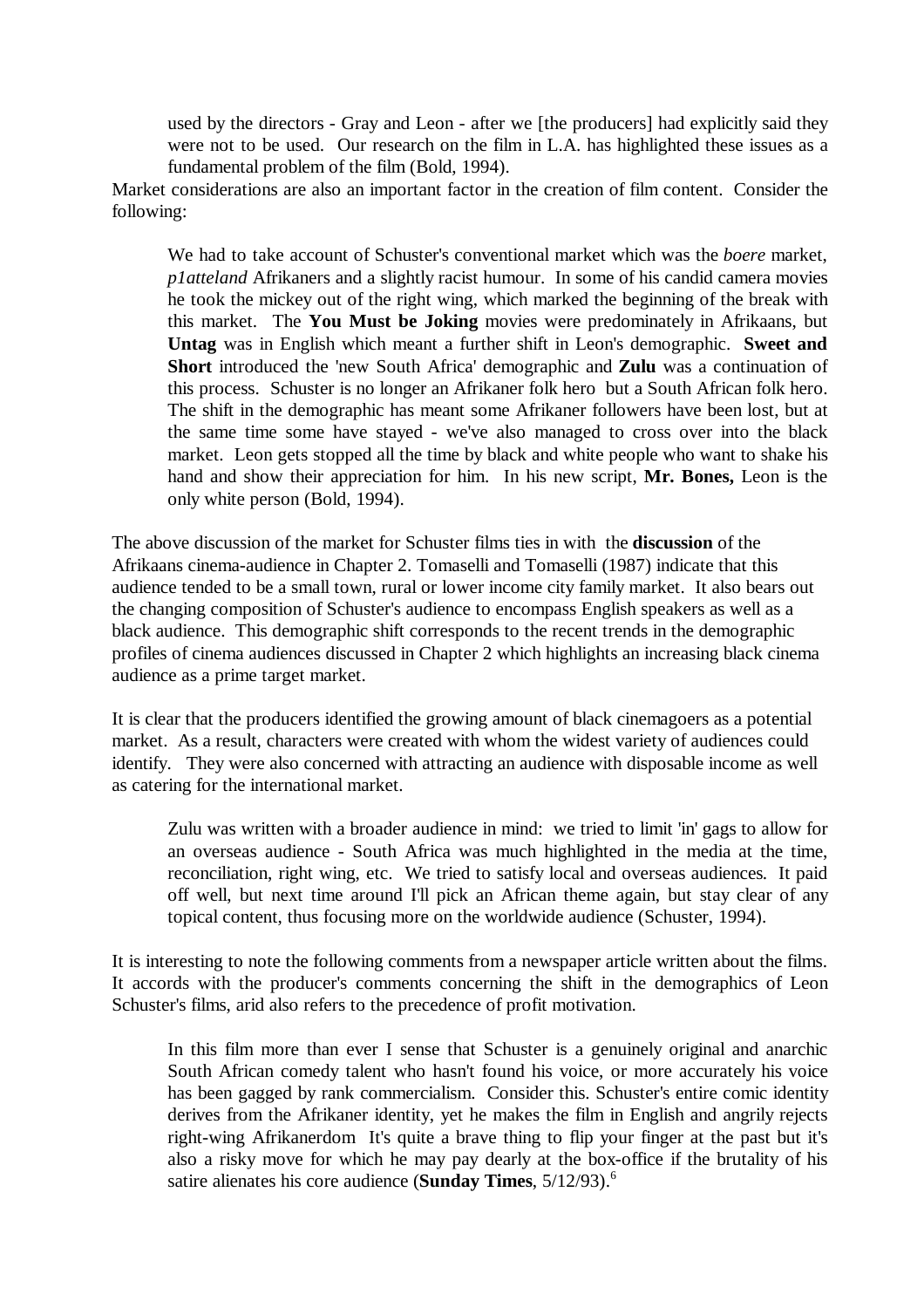The time of release and target audience are further crucial elements contributing to the potential success of a film. **There's a Zulu on my Stoep** was released in late November of 1993 at the beginning of the Christmas film season. It was marketed as a film for children.

The move towards a children's market began in **Untag** and **Sweet and Short** with the introduction of Alfred Ntombela. Leon found he worked well with a kid as a foil. He decided to push **Zulu** more into this market - with success. However, we made a huge structural mistake in the script by focusing on the children and incapacitating our heroes for the climax of the movie (Bold, 1994).

Once again it is evident that **There's a Zulu on my Stoep** attempts to maintain Schuster's traditional market, the family market, but at the same time, it explores new ones such as the black market and an international market.

# *The Organizational Level*

This level in the production process refers to issues such as product conventions, production techniques, casting decisions and so on. **There's a Zulu on my Stoep** was financed, produced and exhibited by while dominated capital.

Toron <sup>7</sup> has financed six of Schuster's films right from the **Candid Camera** days but we soon realised that this was not the way for Leon's career to go and decided to develop and build up his comedic potential. At the outset of this project we [the producers and director] agreed to allow Leon a lot of creative control, which he did not have previously on **Sweet and Short**. It became a very difficult situation, and, ultimately I believe being 'star-dependent' is the wrong way to make a film (Bold, 1994).

The producers' cultivation of Leon Schuster's career is significant in terms of the discussion of the relationship between the production company and the audience in Chapter 4. In the past, local audiences signaled their approval of Leon Schuster's films through buying tickets. The producers recognised Leon Schuster had discovered a 'magical formula' and developed it in a particular way to ensure financial success. The above discussion also illustrates the complex relation amongst those in control of the production and highlights the fact these people are significant determinants in the creative and production choices and decisions concerning the film.

Leon Schuster argues that for him profit is a consideration but "while I'm driving at a movie I hardly think about money - I want the creative process to be good on film, arid I'll go to extreme lengths to try and accomplish that. The real worries begin with release, whether its going to be pudding or mud. After two weeks at the box-office you start thinking about those bucks in the bank" (Schuster, 1994).

Casting choices are also significant in the attraction of an audience. The use of in Americanised South African as Zulu and an American female supporting actress as Roweria serves two purposes: it promotes the film within an international market and legitimises the film for the local market. Local audiences resistance to local productions is referred to in Chapter 2. Michelle Bowes, who plays Tienkie, proved so talented at auditions that the script was rewritten for her to alter the character from male to females and this part was extended.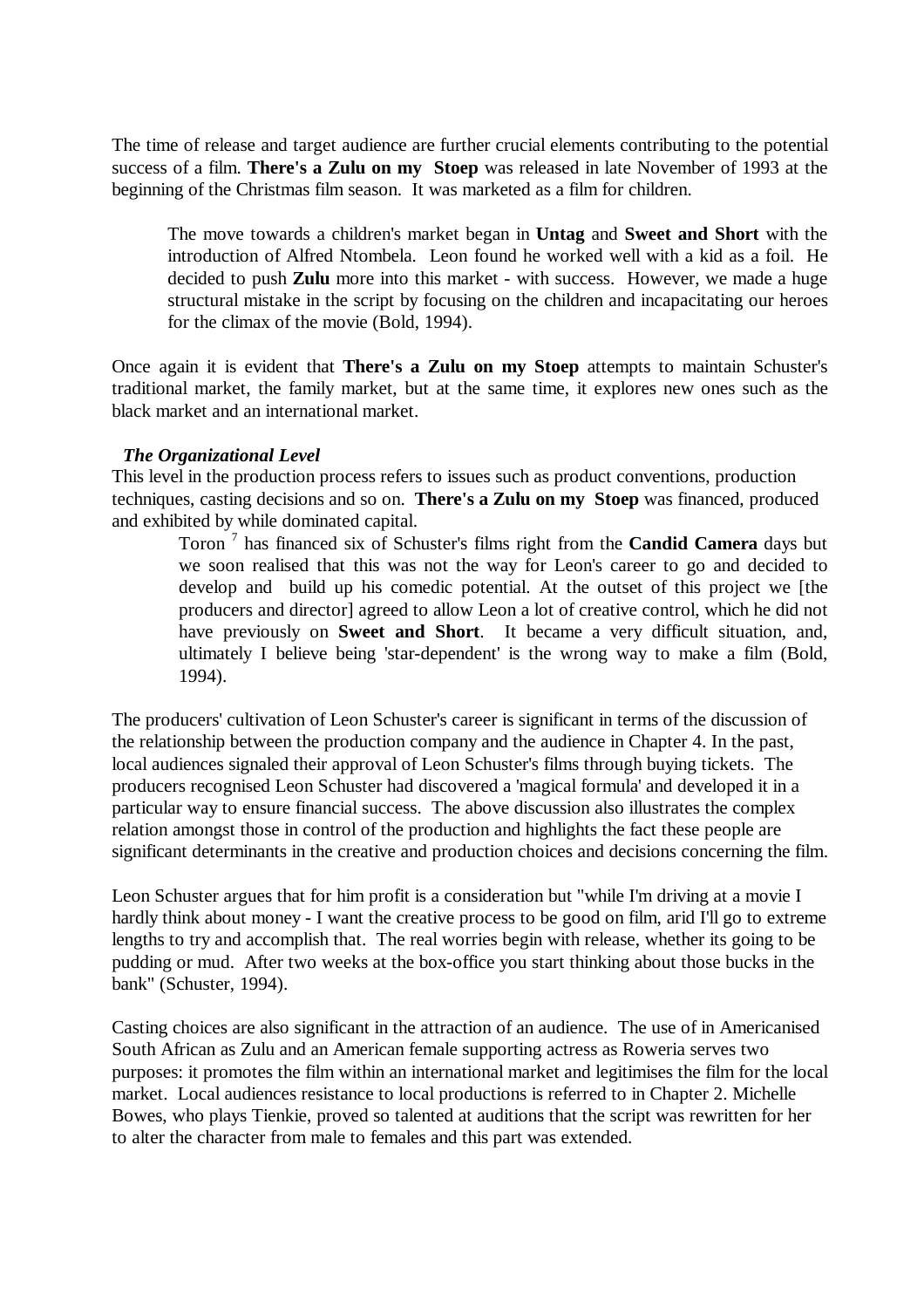The maker's perceptions of their audience also motivated the use of particular design techniques, for example, the introduction of numerous animals, such as the lion and the elephants; the first sight Zulu has of Africa is of the donkey cart; and the Zulu dancers outside the Lost City as the Prince of Wales arrives. Schuster argues "the strongest thing we've got cinematically for us in this country is Africa, and during test screenings of the movie in L.A. with international audiences it became clear that the uniqueness of **Zulu** lay in the bush and animal scenes." (Schuster, 1994). A critic in the **Sunday Times** writes: "There is an air of panic about the way Schuster piles in every theme which may appeal to a foreign audience - from ecology and wildlife to political lampoons - but not one of them ever gets fully developed" (**Sunday Times** 5/12/93). In Chapter 2 it is suggested that, historically, local productions have showed American, colonial and white myths about Africa. It is evident that **There's a Zulu on my Stoep** trades on these tourist-eye-view images in order to maintain the interest of an international audience, and in so doing, serves to reinforce the myths about Africa.<sup>8</sup>

# *The Individual Level*

This level looks at the perceptions, attitudes and ideas of the writer, producer and associates involved in the creation and production process.

Leon Schuster explains that he wrote this film to reflect the changes which were occurring in South Africa. At the Cannes Film Festival he was watching the movie **Sarafina** and found he was profoundly affected by it. He felt he wanted to make a film that showed the positive side of South Africa in a humourous way.

I just had this gut feeling that the timing was right for that type of movie coming from S.A. at that point in time. Also I really wanted to tell this story. It had to do with a very special relationship I had as a kid with a young African called Pom-pom. He was the child of our domestic servant and we became great buddies, throwing the k1eilat, playing pranks, etc. It was very innocent and spontaneous ... up to the point where 1 went to high school and somehow he didn't fit in anymore - it was just not on being 14 years old and having a black buddy. During this period he left, and I've never heard of him ever since. This thing bothered me for many years, I experienced guilt and I often wondered what happened to Pom-pom. I wished I could meet him again just to say sorry about turning my back on him at that stage. I imagined that he would be bearing grudges and that it was up to me to make up to him Thinking about this, and bearing in mind the whole situation in the country at the time, apartheid being abolished, new S-A. etc., I decided to use the above experience as a backdrop to my story and build a comedy arround it which has an element of reconciliation, that is, bury the grudges of apartheid and leave the audience with a message of hope (Schuster, 1994).

It is evident that two events in Leon Schusters' personal life, **Sarafina** and Pompom, were instrumental in his writing of the script. He felt a need to expiate his guilt as an Afrikaner, for apartheid. It, thus, is apparent that Leon Schuster's personal experiences, were incorporated into the script. These ideas are qualified by a variety of factors such as production constraints, the moral climate, the dominant political climate and so on.

John Matshikiza indicates that he took the part of Zulu because "The script was a cheeky look at the more ridiculous aspects of South African society."(Matshikiza, in **Blush**, Dec. 1993). "It's a really funny movie and I suppose more light-hearted and humourous movies should be made in South Africa especially at this stage in our lives, to help people relax a bit from the day-to-day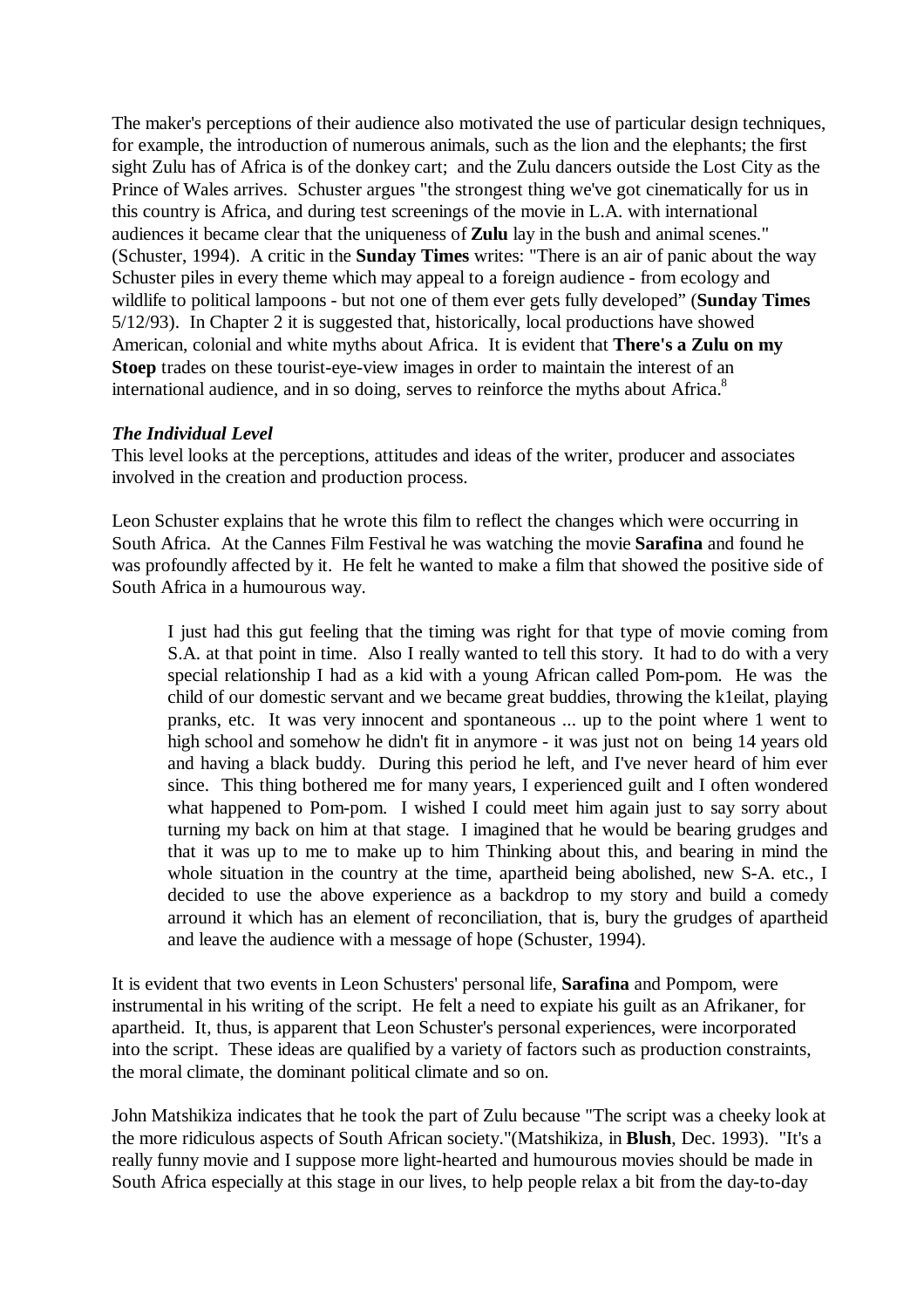strain on us all" (Matshikiza, in **Drum,** Dec. 1993). This statement points to the entertainment aspect of film, and the argument that film offers some type of escape from reality. In Chapter 4, it is argued that this escape from reality is not really an escape but rather a confrontation of ourselves in a different mode that allows a release. This issue brings us to a discussion of the genre aspects of the film.

# **Genre Considerations**

There's no doubt, comedy is a successful genre, and that's why we continue to make them (Bold, 1994).

The question of the repetition of formulas, and conventions in relation to a particular genre is clearly revealed in the following statement:

If they've [the audience] got used to that type of movie coming from me, they'll be expecting more of the same stuff in the next one. When making a movie for the S. A. audience I believe mixing topicalities with satire is a good thing – **Sweet and Short** proved that. **Zulu** took over where **Sweet and Short** left off: the anticipation of the new S.A. and then the reality (Schuster, 1994).

Once again the relationship between the audience and the filmmaker is highlighted, where the dialectic in the production of social meaning is revealed in that neither the filmmaker nor tile audience is solely responsible for the generation of popular formulas.

Schuster goes on to say the audience wants "comedy situations that they understand, that is, the whole right wing element, the dream of winning money with Scratch and Win, and wrongs of the past being rectified" (Schuster, 1994). This statement attests to the mythmaking function of film described in Chapter 4, where contradictions of social life which evoke anxiety are mediated in film and magically resolved to allow for catharsis in the audience. In fact, Schuster refers directly to the "fable-like" quality of his scripts. This issue is re-affirmed by John Mitshikiza who argues that "comedy is a good medium, but its an easy way out - everything is made funny... Comedy is great because it breaks down peoples inhibitions and gets people thinking about things they may not particularly want to. It can also go much further than drama for example, because it doesn't offend" (Matshikiza, 1994). This statement alludes to the assertion that conflicts are disguised in imaginary relationships such that they do not provoke anxiety but allow the audience to resolve them vicariously.

Schuster corroborates Matshikiza's perspective in the following statement:

If Zulu had been written without all the visual comedy it might have had [some influence on the audience], that is, had we utilised the same theme to make a serious drama, I believe it would really have made audiences think. The main purpose of the movie was to entertain, which is the foremost task I've set myself out to do. However, I've had feedback from whites referring to the shooting of the can on the young Zulu's head as "heavy stuff, which I didn't need to be reminded of" (Schuster, 1994).

Comedy is useful if you don't offend and stay as close as possible to the truth (Schuster, 1994).

In Chapter 4 it is suggested that genre films draw from popular literature, other media and so on. **There's a Zulu on my Stoep** clearly amalgamates ideas from a variety of sources. Jeremy Dowson of the **Cape Times** Suggests: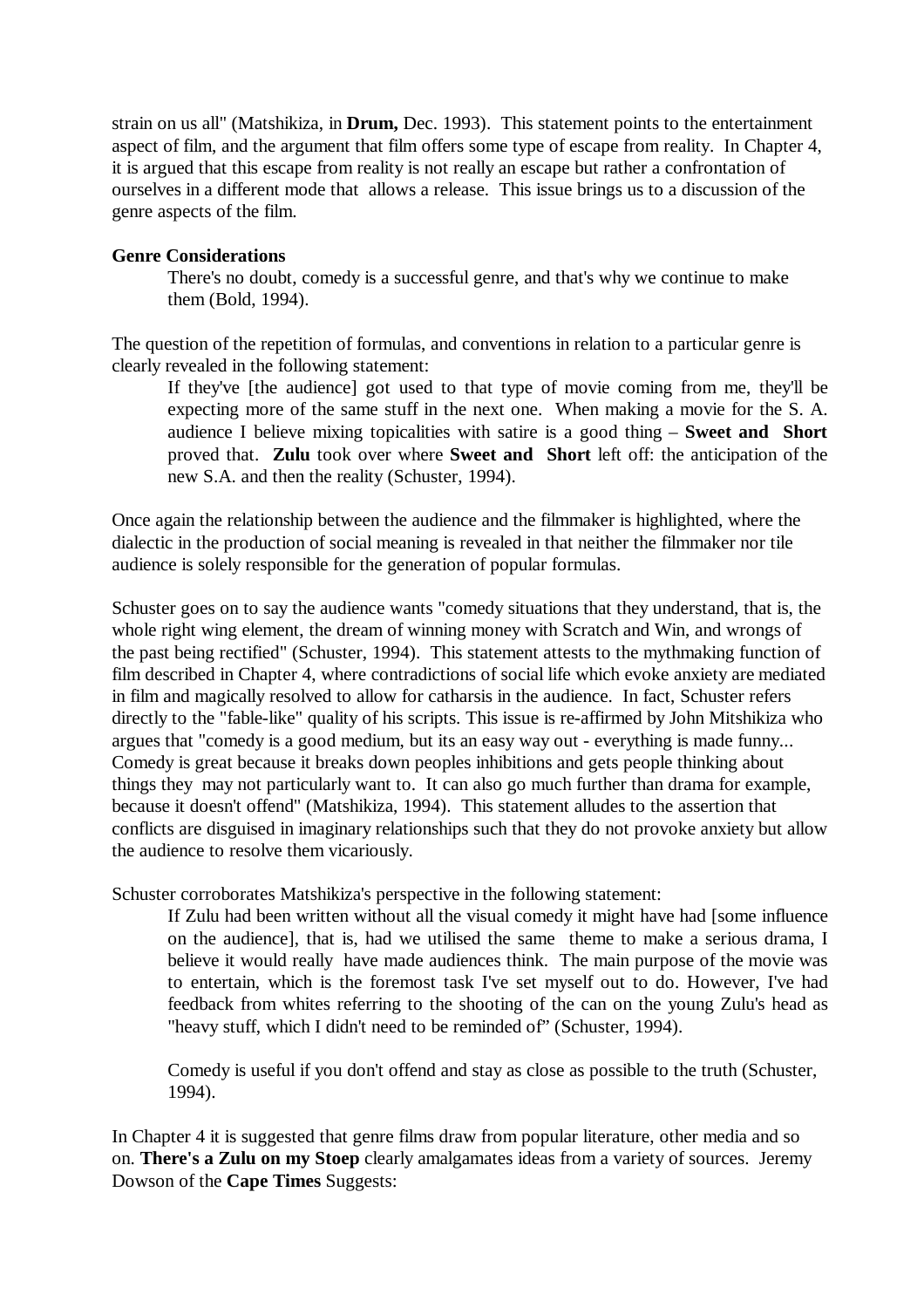The story line... is drawn from three distinct sources: **Trading Places** and **True Identity**, for the race switch main plot; and the **Home Alone** series, for the large role two gadget happy children play. However, there's also an odd reference to our own cinematic heritage - especially **eLollipop** and **The Gods Must Be Crazy**. *(***Cape Times** 6/12/93).

The controversy surrounding the film, **The Gods Must Be Crazy**, was related in Chapter 2. The debate on the racist representation of the San arose as a result work in anthropological circles. It is unlikely that **There's A Zulu on my Stoep**, will arouse such attention for representations which may be considered problematic. This brings us to an examination of ideas and opinions concerning the racial constructions in the film.

# **Racial Constructions**

Schuster says: "There is so much in this country to write about because of the vast differences in culture. When I was writing **Zulu** I had to be sure I wasn't stepping over the line" (Schuster, in the **Daily News** 9/12/93). In terms of the depiction of the characters, he

was very cautious about offending people, but believed that because of the factual background of the story, there are things I just need to show. Some people were sceptical about the can on the head scene, believing it to be too harsh for comedy. However, things like that really happened in South Africa, and incidentally this scene was told firsthand to me by someone up in the far Northern Transvaal as a big joke. Zulu's character was very clear in my mind: as Pom-pom he should be naughty, pranking and very likeable. Rhino's character was far more difficult: you start a movie with a white boy shooting a can off a black boy's head, and you're not likely to have a lot of sympathy for the white character. This bothered the producers more than it did me - Zulu was the one who needed the sorry and I believed I had to go to some extreme to achieve this (Schuster, 1994).

Matshikiza suggests: "**Zulu** was supposedly a South African story but placed all the characters from other countries. The fact that Zulu was an exile was also a cop out." The script did not give Matshikiza the opportunity to explore the full possibilities of a black-white switchover because he had to pretend to be a facist German baron. "It would have been more interesting to pretend to be a white Afrikaner instead. So wecheated slightly there" (Matshikiza, in **Blush**, Dec. 93) "I think sensitive issues like the TlRDs was handled in the wrong kind of way. Avoiding the fact that this is a South African film by using American and German characters was a problem. They were cop outs. There is a more bizarre kind of humour to be got out of the South African situation" (Matshikiza, 1994).

John Matshikiza mentioned that the experience of being made up as a white man was particularly difficult. He said people reacted to him differently. In one incident at the Lost City, Thabo Mbeki, an old family friend could not recognise him, and was "completely surprised" to discover who he really was. (Matshikiza, in **Drum,** Dec. 1993).

Problems arose on the production when Zulu's character, which is central to the narrative, was subordinated so that the portrayal of Rhino's character could be expanded. It is interesting to note the differing responses to this issue. Bold says: "I realised when I first saw the script that Leon had not given himself the most important part, but he did not seem to find it a problem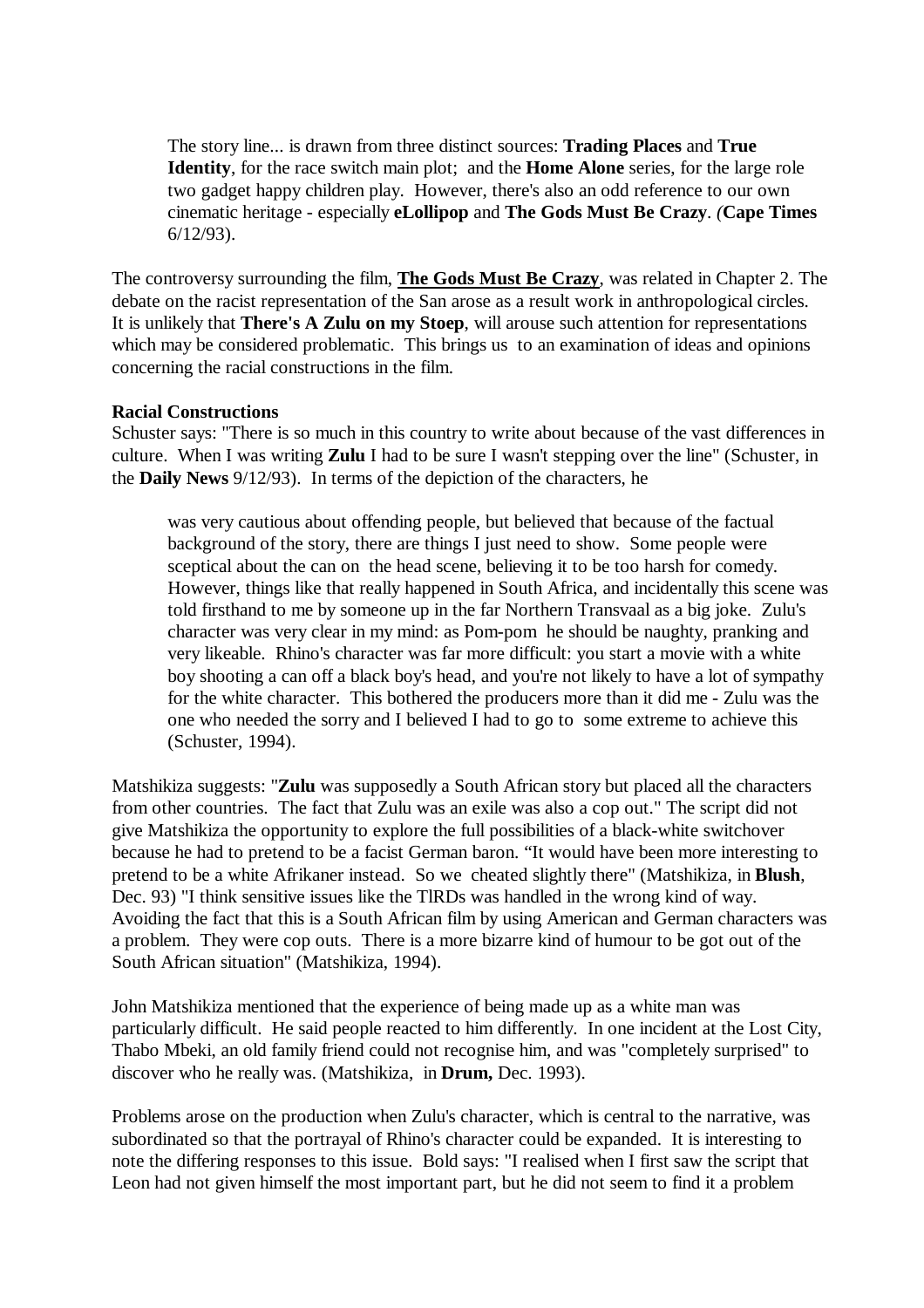until we were actually in production. We had numerous debates concerning the ending as to whether it should be Rhino or Zulu or a combination of the two who throw the k1eilat and rescue the children" (Bold, 1994). Schuster says:

When we got to the final dramatic scenes we were suddenly faced with major problems, looking back at what we'd done and especially taking into consideration the development of Zulu's character. As per script Rhino was the one who would save Tienkie arid William from the evil Diehard, but somehow it started to feel wrong. The whole final scene was re-scripted and Zulu got the saving scene - which was right, but believe me caused a lot of grief between producers, writers and directors (Schuster, 1994).

# John Matshikiza, on the other hand, says the following:

I disliked the arguments on set because Leon wanted to go in certain directions - my character was taking over the movie and giving Leon less of part. He wanted to reduce Zulu and make him a slightly nastier character. It was difficult having Leon as the boss. The producer had to come onto set and sort out a bad situation. I got really upset. Leon wanted to undermine Zulu and portray him as a child-abandoning good-for-nothing and I refused. Leon couldn't believe it. He thought he was giving me the part as a gift. The racism was never blatant - people don't realise they're being racist (Mashikiza, 1994).

While I do not want to become involved in a discussion of the personal frictions within the production, I have used these comments to illustrate that the text is a reflection of differing attitudes and perceptions of the significant parties involved. The end product is the result of numerous contestations concerning the course of the plot. This corresponds to the assumption of a cultural studies approach which regards the text as the site of a struggle for meaning.

Matshikiza's comments correspond to the discussion of inferential racism in Chapter 3. Hall (1981: 12) argues that racism must be understood in terms of structures, practices and discourses, and not simply something which arises from certain individual human beings. <sup>9</sup> Leon Schuster had the best of intentions in creating a film with an "anti-racism message" (Dowson, in the **Cape Times**, 6/12/1993), yet, his interaction with Matshikiza belies this claim. Inferential racism can cohabit with a liberal discourse because ideological discourse doesn't depend on the conscious intentions of those who compose the statements (Hall, 1981: 12-13). Matshikiza identifies the ideological discourse of the film in the following statement:

The film had a white middle class perspective. What was a shame for me, was that it was a great idea for a crossover reception which didn't go far enough. It should have gone further. The thing to do is give the audience what they want but not in the way they expect it. I think that is what film is for - South African audiences need to learn (Matshikiza, 1994).

This statement introduces the issue of the film audience, which brings its to a discussion of audience responses to the film.

#### **Reception**

The movie broke box-office records within days. Its been a megahit with black viewers and a hit among Bloemfontein's whites, if that says anything. What makes it depressing is that Schuster has become South Africa's film industry (Burger, in **Weekly Mail and Guardian**, 23-29/12/93)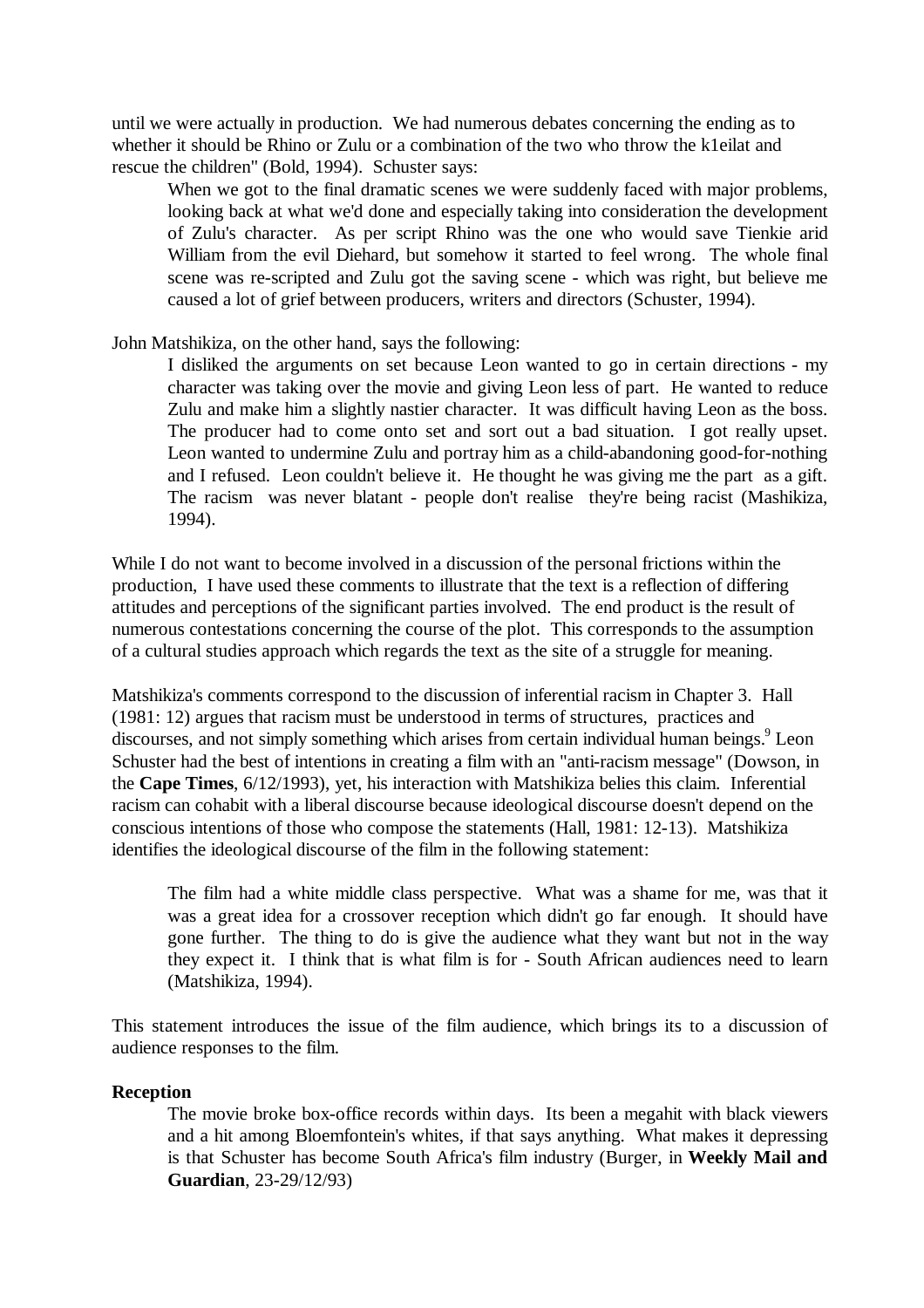I've had the best feedback from blacks with Zulu than any other movie I've ever done. I'll stop at it service station and the attendant will spot me and imitate throwing a kleilat shooting, Laduuuuuma! I believe that in many instances Zulu resembled their own situation in South Africa - the suffering and humiliation of the past, getting some back at the perpetrators and finally the reward of getting his child. The black audiences roared at Diehard and Rowena being punished by the kids - had they not been those radical righties I don't think the scene would have gone down with them quite as well (Schuster, 1994).

The film's success surprised me because I'm not accustomed to South African film. I realised when watching for the second time that Leon gives audiences what they want and the mass audience in South Africa doesn't have high expectations. It touches the humour that South Africans want to see. The interesting thing about this film is that it was the first film that came out of conservative audience and appealed to a wide spectrum of people. Up to now I'm approached by black and white people who rave about the film (Matshikiza, 1994).

Matshikiza's statement alludes to the shift in demographic discussed above in the institutional level. It also ratifies an issue discussed in Chapter 2: the fact that South African audiences have been subjected to Hollywood cinema for so long that they expect a particular kind of film. The tradition of slapstick humour established by Afrikaans film has also served to sustain certain expectations in local film production. Chapter 2 suggests that the issue of giving the public what it wants is a marketing cry, because, in fact, South African audiences have never known what films are available, or made any demands for what they think they should have.

A further comment by Matshikiza substantiates this perspective concerning the type of expectations audiences have of local films:

Filmmakers need to look at our own realities - write small stories - personal stories tragedies, cops and crooks. There are endless stories to be told and they're not. A part of the reason is that there isn't this film culture in South Africa. Our task is to create films which develop a local culture in which people can recognise themselves (Matshikiza, 1994).

Audiences want to see themselves. It gives them a sense of identity. Both whiles and blacks identified With Zulu. His antics weren't so far removed that people couldn't recognise themselves (Matshikiza, 1994).

Schusters' opinion of what South African audiences want is a "story they can identify with" "We have to stay human. If they like the characters, they'll like the situations surrounding the characters, providing they're cleverly thought out and original" (Schuster, 1994). It is interesting to note that both Matshikiza and Schuster stress local identity as being of prime importance for audience response. This is an important objective in the light of the discussion of local film production in Chapter 2. The success of past South African films can according to Blignaut be attributed to "their inherent South African identity. They are about South Africans arid South African situations, which local audiences can appreciate, enjoy and with which they can identify" (Blignaut, 1992: 99).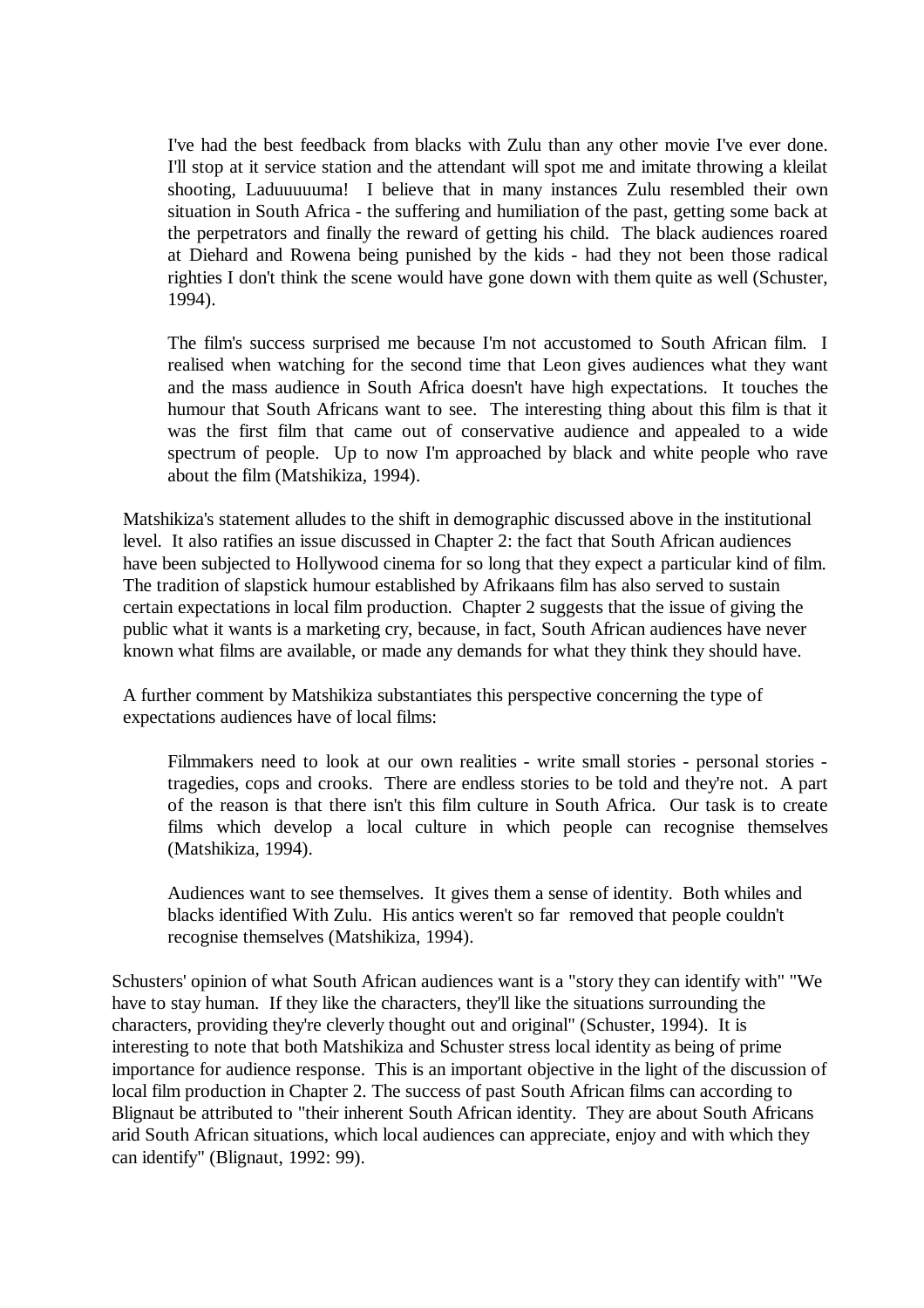# **Semiotic Analysis**

One objective of this study proposed in Chapter I was to determine if the film contained any implicit racism. A further objective was to examine the comedy genre with a racial theme. In order to investigate these issues it was necessary to analyse the film itself. As a result, semiotic analysis of the film was undertaken. This method elucidates how the film embodies meaning or signifies it to the audience by focusing on signs indicating identity and relations, and what they signify. The relationship between the signs, and the codes and conventions which make the signs in the narrative understandable, and which shape its actions, are analysed. Theirjuxtaposition occurs according to certain rules that convey a particular version of reality. Codes are logical relationships which allow messages to be understood and are used to ascertain the film's ideological perspective (Berger, 1991 23). For example, at a simple level, most films assert the code that crime doesn't pay. The net effect is the reinforcement of a particular moral code, a version of what is natural, possible and desirable in society.

# *Procedure*

The important signifiers and what they signified were examined. The system that gave these signs meaning was identified. An attempt was made to identify the underlying codes and what ideological and sociological matters could be found. The paradigmatic structure<sup>10</sup> of the text was analysed by identifying the central opposition in the text as well as what paired opposites fitted under the various categories. The question as to whether these oppositions have any psychological or social import was addressed. The syntagmatic structure of the text was examined and an attempt was made to determine how the sequential arrangement affects meaning. The findings were combined, and are discussed and interpreted below. Headings and categories have been applied to facilitate the consideration of the material, however these distinctions are somewhat arbitrary since the themes form a complex web of interrelationships.

# *Findings*

**There's a Zulu on my Stoep** is a comedy, played mostly for laughs, with a happy ending. Its story and setting allow for slapstick and satire (aimed at highlighting the absurdity of racial prejudice). The plot of the relationship between the main characters, Rhino, Zulu and Tienkie allows the film to explore the relationship between comedy and melodrama. As an instance of narrative comedy the film requires a happy ending which takes place in terms of populist melodrama. <sup>11</sup>

The title, **There's a Zulu on my Stoep**, is a good place to begin since it is of particular significance to the overall framework of the text. The term, Zulu, in the title serves to symbolise a black person. Zulus are the only 'tribe' recognised by foreigners, as a result, this term attracts attention and plays on their associations with 'Africa'. The term, stoep, refers to the Afrikaans word for verandah or patio, but it connotes the frame of reference from which the statement is made, which is that of an Afrikaner's home who sees the black person threatening his/her space. The suggestion is that this space is being challenged. This scenario links to the notion of communities in conflict discussed in Chapter 4. Thus, the title establishes the parameters for the meaning system of the text; it advises that the dominant cultural perspective is that of the white Afrikaner.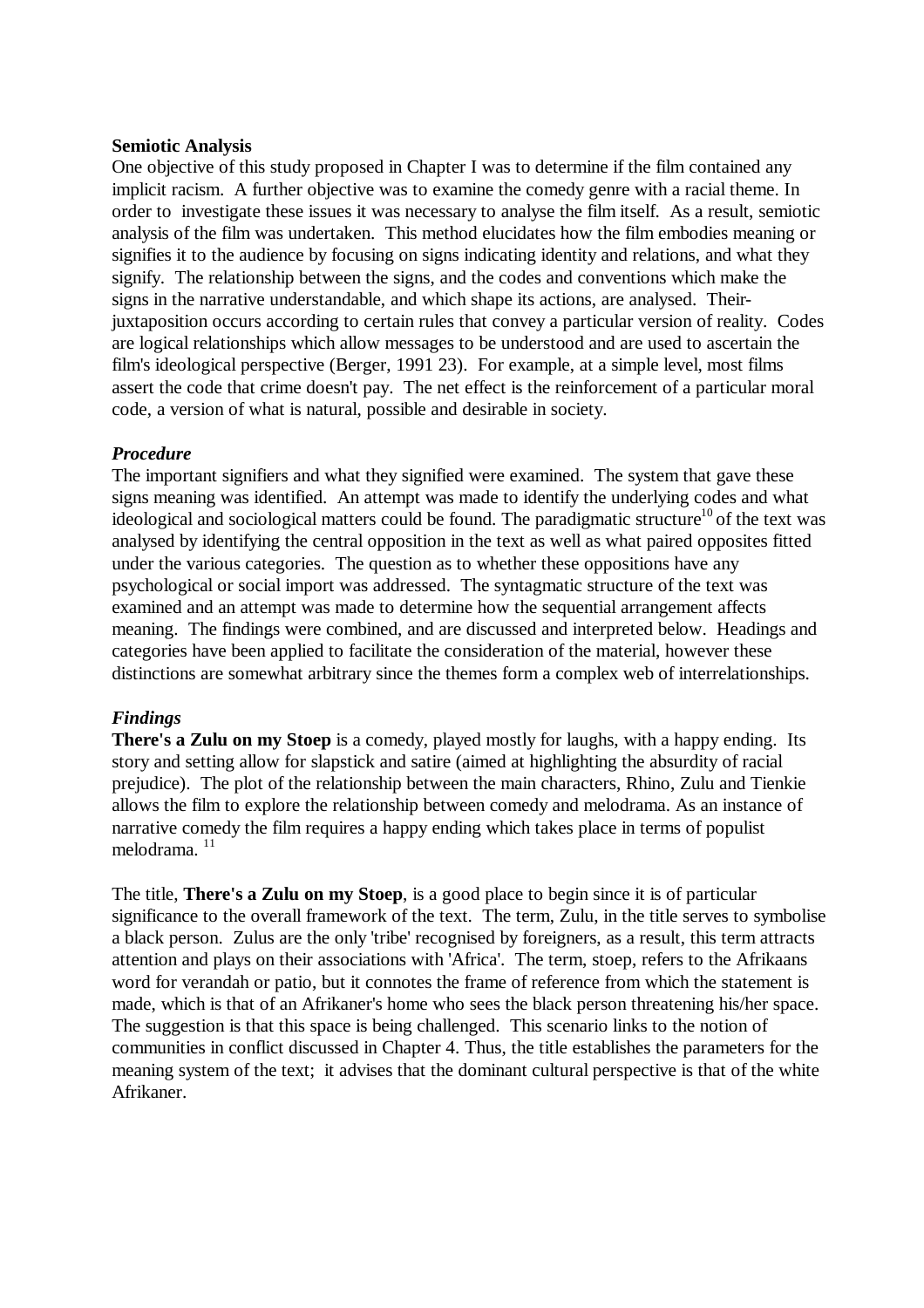# **The Spatial and Sequential Context**

The introduction of the notion of communities in conflict above in relation to the film implies several concomitant generic characteristics which are discussed below using the theory outlined in Chapter 4.

In Chapter 4, it was suggested that the animation of the spatial context of a text is through the interrelationships of the main characters. Schatz (1993) suggests that genres of indeterminate space play out oppositions located in the attitudes and interrelationships of the main characters. The constellation of characters and their representative attitudes provide points of reference for the other characters. It is evident that **There's a Zulu on my Stoep** can be categorised as a genre of indeterminate space. Rhino is placed in opposition to Zulu, and these two together, are placed in opposition to Rowena and Diehard. In Chapter 4, it was suggested that the notion of doubling is a standard motif of the genre film. The doubling of the characters is said to involve the setting up of an unstable social type in relation to a stable social type. This is illustrated in the doubling of Rhino and Zulu, as well as in the case of Rhino and Zulu versus Rowena and Diehard. The implications of these oppositions is discussed later.

The characters have to learn to adjust their personal dispositions to that of the social setting. The social setting in the text is a rural game-farming area in post-apartheid South Africa. The narrative is concerned with playing out the conflict in this spatial context. The opening scene is of a country road which fades into the distance, the accompanying music has the following lyrics: "Memories of yesterday never fade away". The atmosphere is one of harmony. The young boys, Rhino and Zulu, are good friends who have fun and play pranks. A disruption in the harmony occurs when Rowena coerces Rhino into shooting the can off Zulu's head. Zulu cries with shame and humiliation. <sup>12</sup> This scene is significant because it establishes the power relations between black and white. It is the event which marks the break in the innocence in Rhino and Zulu's relationship; they now know which side they fall on. Zulu's allegiance to Rhino has been destroyed. It is this conflict which the narrative attempts to resolve. The conflict only begins to be resolved when they are locked up in the basement together and re-enact the can scene. They are further subjected to a series of challenges which force them to draw together. The narrative emphasizes the bond between the characters and their remorse at being at odds with each other. It is the tensions between the two heroes, white and black, that make the story compelling.

Rhino's conflict with Rowena is established in the scene where the messenger comes to deliver the summons; the basis of their conflict is the fact that Rhino has an adopted black child. Zulu's conflict with Diehard is set up when he arrives back in South Africa to serve out the rest of his jail sentence under Diehard's supervision, and he steals Diehard's Scratch and Win ticket and his car; in so doing, Zulu challenges authority and is perceived as a criminal. The narrative is characterised by an intensification of these conflicts.

The characters and the social practices they represent in the plot, work at unconscious level to signify the suppressed traumas, hopes, fears and concerns of the Afrikaner culture at a time of political instability. Each character represents a distinct manifestation of contemporary cultural concerns; Zulu is the returned exile, Rhino is the traditional farmer who accepts the ideals of the new South Africa. Rowena and Diehard are the right wing extremists who oppose the changes in South Africa. Rhino and Zulu work together to show the right wing extremists that their way of thinking is inappropriate in the social setting. Zulu has to resolve his anger concerning the past and re-embrace his friend, and Rhino has to learn to perceive Zulu, not as a criminal, but as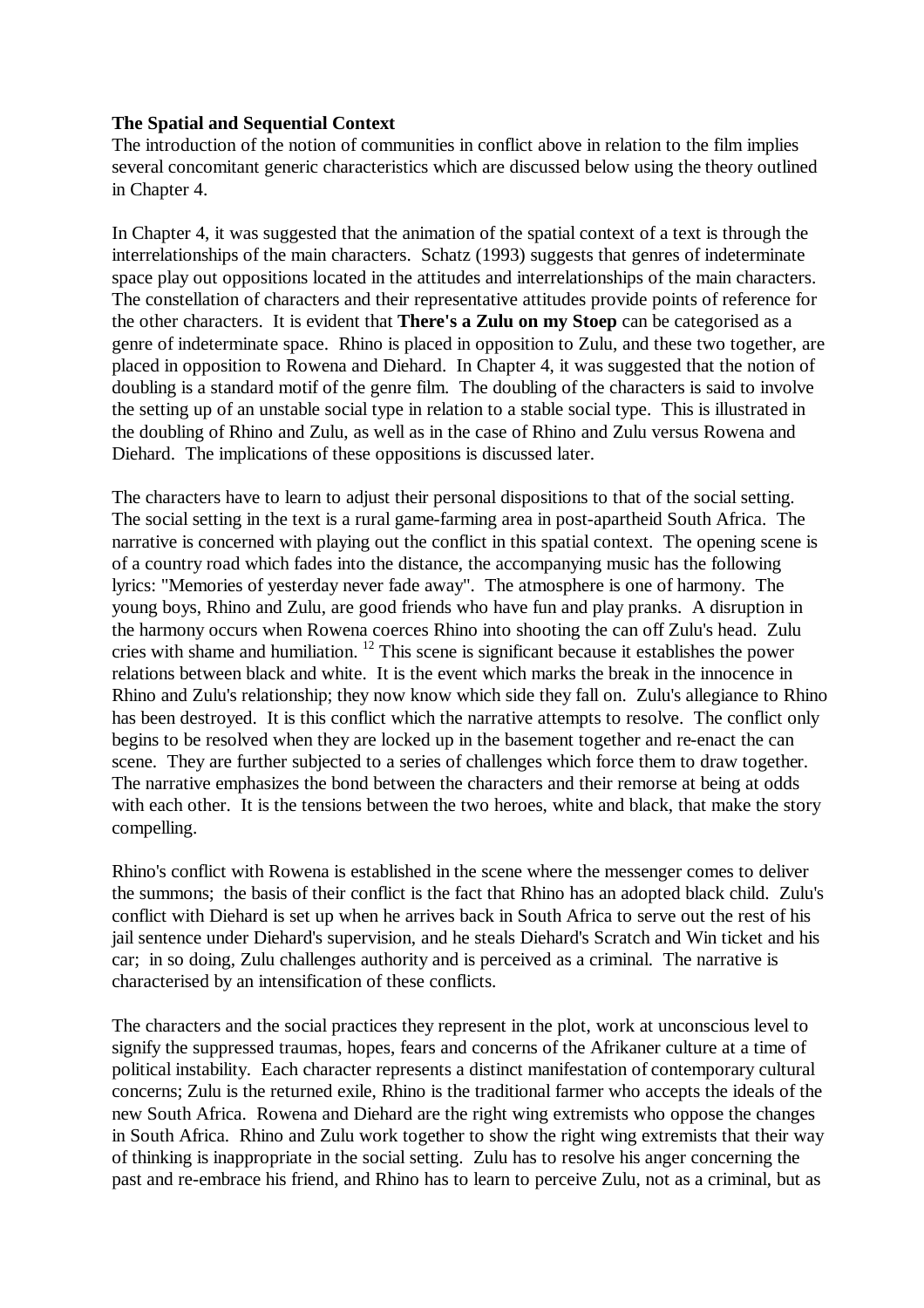someone who does not always think of himself and is prepared to rescue the lives of children. Rowena and Diehard serve two purposes within the narrative; they not only act as the source of satire of the right wing, but also act as a metaphor for apartheid. Tienkie, as Rhino's daughter serves to indicate the resemanticisation of what constitutes an Afrikaner to incorporate a definition which includes all colours. This corresponds to a similar trend in wider society in which the Afrikaner identity was attempting to sustain some kind of legitimacy in the changing society. It is evident that the characters animate the process of cultural integration and their ultimate goal is to develop a position which will enable them not to leave the community, but exist within it (Schatz, 1993:89).

The text adopts a similar narrative pattern to that of the screwball comedy outlined in Chapter 4. It reflects a concern with the theme of racial confrontation in terms of the rites of contemporary society. However, it alters the male-female polarity for a black-white polarity. The plot is set in a society which the attitudinal and behavioural codes have been determined, that is, prejudicial attitudes and behaviour are inappropriate, and are being contested by the main characters. The main concern of the narrative is that of individual integration which is expressed in the oppositional relationship of the couple, Rhino and Zulu, in order for the reconciliation of the cultural contradictions to be achieved. The integration becomes socially significant only in the sense that the relationship reflects contemporary attitudes. They confront racial and social conflicts basic to South African society. Rhino represents the concern of the Afrikaner in society, while Zulu represents the concern of blacks. They negotiate a 50-50 deal, in terms of the split of the prize money. Zulu has to get rid of "the chip on his shoulder" and Rhino has to overcome the association that all "blacks are bad".

The resolution of the conflict constitutes a point in the narrative where a temporary solution or compromise is offered. The villains, Diehard and Rowena, are overcome through a series of pranks played on them by Tienkie and Prince William. They receive their just desserts when they are both blackened - Rowena falls into a *koekkepan* of black dye and Diehard gets black soot in his face. This process is similar to a 'tarred and feathered' ritual and serves to signal to the audience that the villains are outcasts in society because their attitudes and behaviour are inappropriate. In the scene when Rhino and Zulu are locked up in the basement, they recognise the irreconcilable nature of their oppositions and attitudes. Zulu has to resolve his bitterness before he can be reassimilated with his friend, while Rhino has to recognise the significance of Zulu's experience. This moment marks their attitude shift from a mutual cynicism to a yielding to the forces of friendship. Rhino and Zulu work together to rescue the children from the villains - Rhino talks Elsie, the elephant, into releasing them from the plank, and Zulu throws a mud missile which hits Diehard ill the face.<sup>13</sup>Tienkie realises Zulu is her father and is reunited with him. Although the ending does not resolve the basic cultural dilemma between Rhino and Zulu, it does convert it into a palatable context which resolves the conflict quickly. Rhino and Zulu's conflict is mediated in their integration as a family - they are both fathers to Tienkie - "one for casual and one for formal wear". Their opposition which represents the cultural conflict is reduced to a single pole. Their integration as a unit at the emotive climax serves to mask the sense of loss associated with the compromising of the conflicts. The integration process ritualises the basic cultural ideal of reconciliation prevalent in South Africa at that particular historical juncture. The ending suggests a resolution of the problem through the mutual teamwork of white and black. Rhino and Zulu mutually overcome the enemy apartheid.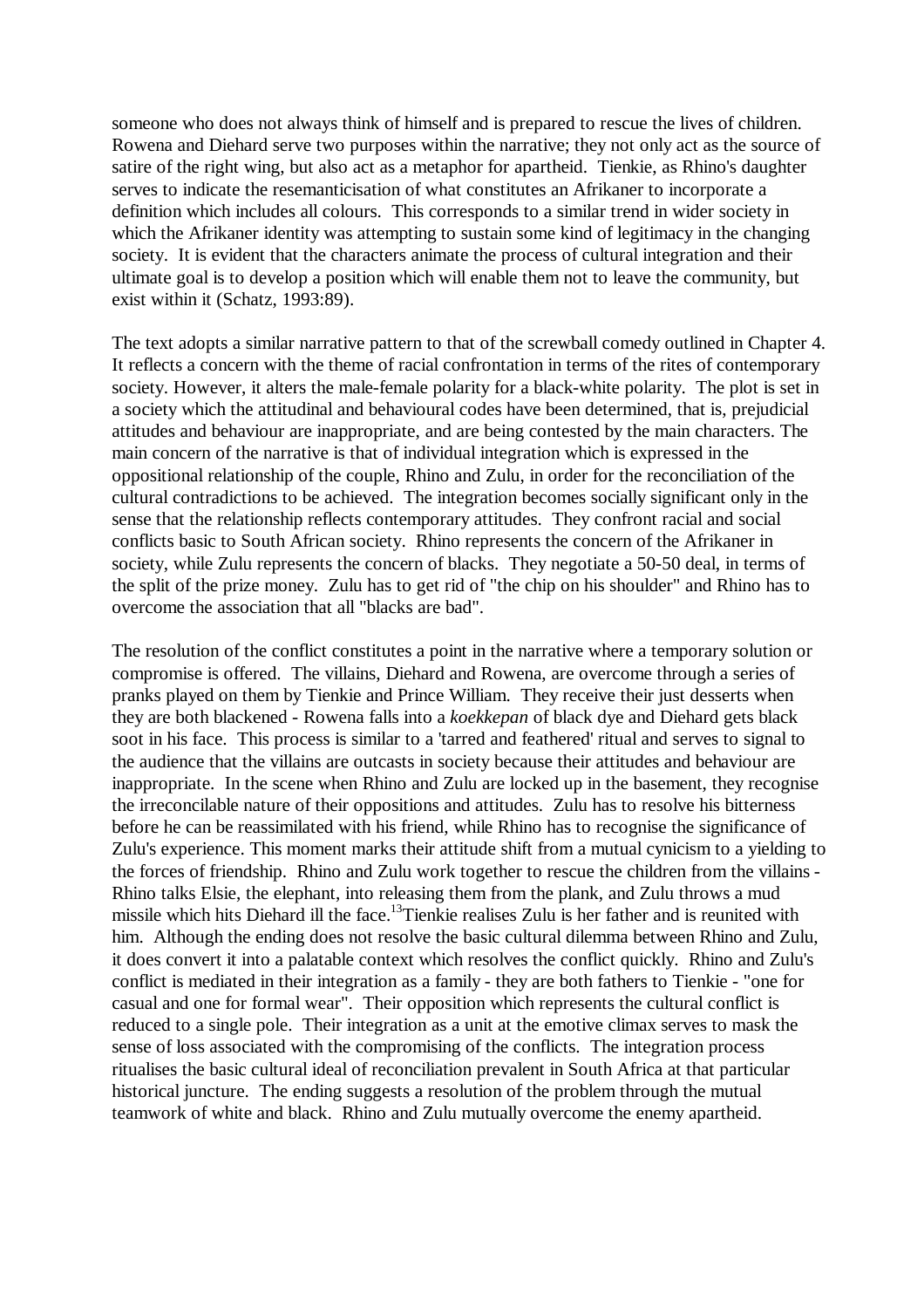# **The Racial Opposition**

A structural analysis of the associated oppositions in the film revealed the central opposition in the text is black and white. The encoding in the narrative incorporates further binary oppositions such as poverty and wealth, discord and harmony, good and bad, pragmatism and morality.<sup>14</sup>

Zulu's association with 'bad' is evident in that throughout the narrative it is stressed that he is a criminal or crook. He steals cars, and has been convicted for grand theft. He steals Diehard's Scratch and Win ticket, trinkets from Rowena's home, and Brigitte's earing. Tienkie and Rhino, initially, mistake him for a poacher. His attitude towards those in power is evident in his cynical rejection of authority at the prison, as well as in the car with Diehard and his sidekick. Zulu's action often poses some problem or danger to a white person which serves to associate him with a sense of discord.

In contrast, Rhino is associated with 'good' in that the first time we see the older Rhino, he arid Tienkie are chasing a poacher. His essential goodness is further entrenched in his genuine caring for his daughter. He is prepared to work hard in order to provide her with the best. His humble farmhouse is contrasted with the opulence of Rowena's home. Tienkie's words, "on the farm is best" establishes the holism of the farm life and it conveys an association of harmony. Rhino is portrayed as someone with a strong sense of morality, in comparison to the pragmatic attitude of Zulu. His first response when he meets Zulu again as an adult is to say "I'm taking you in", signaling his disapproval of Zulu's behaviour. His attitude is reaffirmed on several occasions thereafter. It is only at the end in the basement scene, and when Zulu rescues the children that Rhino can approve of him and respect his point of view. Zulu could not have been reunited with his daughter if it had not been for the effort and sympathy of the understanding Rhino. Rhino's simple, comic character corresponds to the discussion in Chapter 2 of the Afrikaner stereotype which has predominated in Afrikaans film. He serves a similar function to these previous characters in the creation of a sense of humourous solidarity in which traditional values are upheld.

It is evident that the poles of the oppositions define Zulu as different from Rhino. Zulu's character in relation to and in opposition with Rhino provides a way for the film to articulate racial difference. This theme derives from the tradition in Afrikaans film, discussed in Chapter 2, in which the theme of English/Afrikaans differences shifted to an emphasis on black/white differences. Zulu admits to similarities between himself and Rhino, his reverse double, but he maintains distinctions as well.The audience is shown his differences in style, morality and culture, all of which are associated with his race. Zulu's clothing, the blue denim jacket and jeans, reflect his modern American style, and his cap with the dollar sign acts as a metaphor for his desire for money. In contrast, Rhino wears a safari/farm look suggesting his traditional local identity.

Together, Rhino and Zulu reveal the contradictions of race in the South African society. Zulu's discussion of the negative connotations associated with the word 'black' is a focal point in the text. He draws attention to the fact that black is bad, and white is pure. However, the narrative aims to illustrate that this distinction is not mutually exclusive. We are shown that white is also bad, in the villainisation of Rowena and Diehard, while black can mean good too, such as when Zulu saves the children. His racial banter with Rhino, while it sets them apart culturally, reminds audiences that it is possible to engage productive differences working together.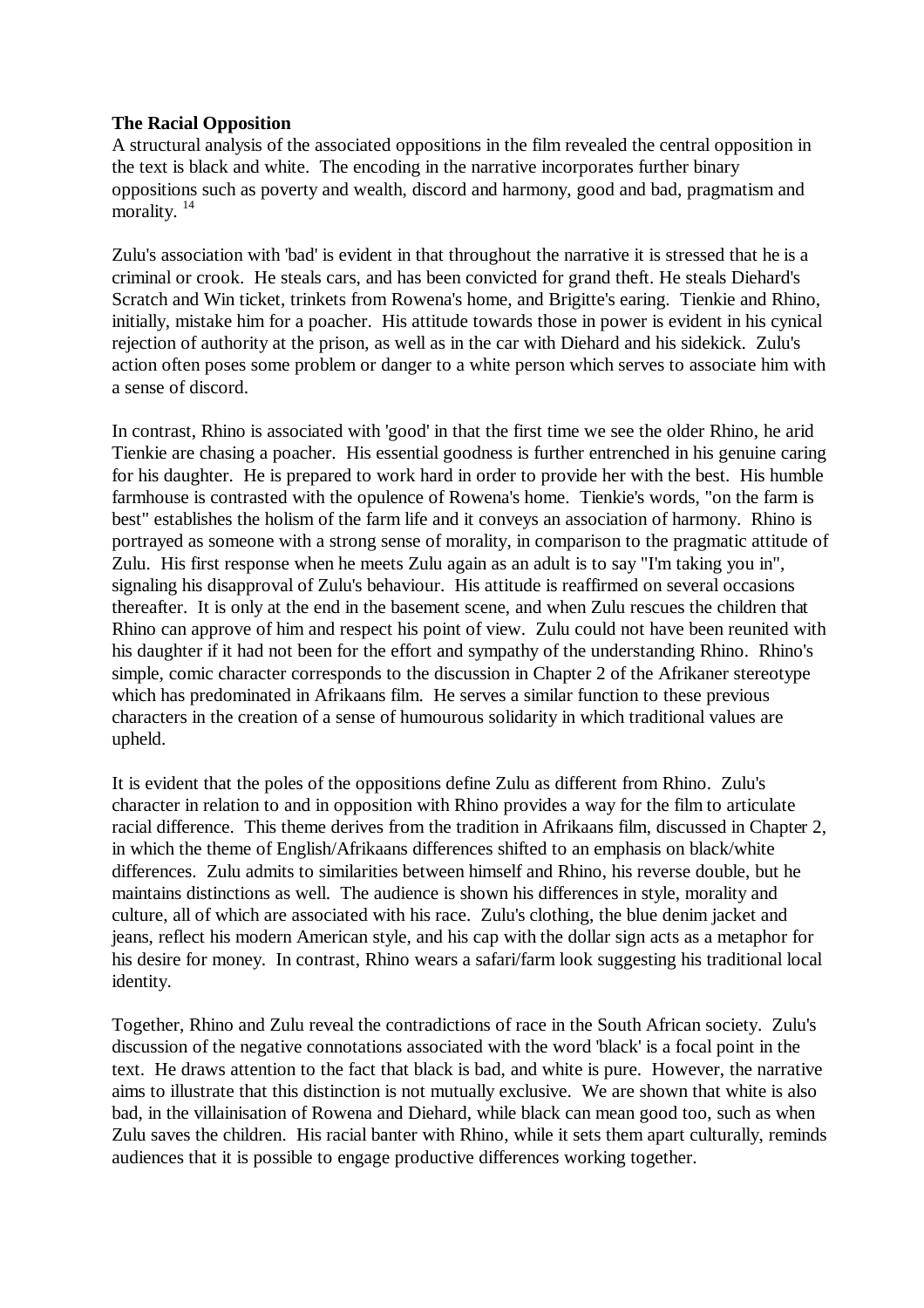Analysis reveals that the Zulu-Rhino pairing is only one of numerous layers of character doubling in the film text. A further level of doubling is one of audience interpretation: Zulu can be evaluated in an affirmative or negative manner as someone allied with white power or someone that resists it. The effect of locating images of racial difference in a binary meaning system is one of ambivalence in terms of audience interpretation. Zulu is depicted as using his power to make fun of the extremists in society. This allows the audience to participate in a discourse of assimilation. Zulu's antagonistic power and sense of irony towards participation in white culture allows the audience to co-operate in a discourse of difference. This dual meaning system implies the text is not open to numerous evaluations, as suggested by a cultural studies approach, but ambivalent. The biracial hero team is a perfect vehicle for the ambivalence with regard to racial difference in the coexistence of mechanisms of inclusion and of repulsion, especially when articulated within a comic form. Consequently, in its representation of black difference as disruptive, yet assimilable and controllable, the film functions in a racist way.

# **The Stereotype**

Stereotypes usually refer to characters that merely represent types and nothing else, however racism is rarely this straightforward. More often it works on an inferential level through associations with ambivalent racial types located in the history of racial domination. Many of the black characters in **There's a Zulu on my Stoep** are one dimensional or homogenized, and as a result, tap into racist myths, by implying blacks are stupid, funny, or criminal, and consequently a population to be transcended. For example, the driver of the car who stops for Rhino, Zulu and Tienkie is portrayed as being more interested in soccer than in driving his own car. Shadrack, Rowena's gardener, is depicted as willingly available to attack her and be beaten up, so she can practice her self defence routine. This process serves to dismiss the complexity of the black identity. The representation of Zulu as a criminal constructs him within a trouble/dangerous dichotomy outlined in Chapter 3, in that whenever we see him he is creating trouble or danger to a white person. This association might be construed by an uncritical audience as compelling evidence confirming prejudice. Zulu is also portrayed as the entertaining figure in the sense that he makes jokes and plays pranks. These categories according to Hall (I 98 1) serve to confirm the general premise that blacks are inferior.

# **The Inversion**

[Leon Schuster] deliberately flies in the face of sanitising political correctness, cracking appalling racist and sexist jokes, peopling his screen with offensive stereotypes, but in each case he has a distinctive inversion to offer. The worst racial gibes are delivered by Zulu disguised as a white man and a white man disguised as a black one, a device which exposes the pointlessness of such jokes because it shows each man insulting himself (**Sunday Times**, 5/12/93).

It has been shown above that the representation of Zulu places him in a double bind: he is both insider and outsider, identified with, but distinct from Rhino. According to Cloud (1992: 314) the double bind is the fundamental basis for the functioning of the stereotype. The audience needs to know Zulu, yet at the same time his 'otherness' needs to be retained. For the text, the solution to the use of stereotypes is to invert them, in order to re-evaluate in a positive way what has historically been negatively valued by the dominant culture. Rhino becomes black and Zulu becomes white in order to draw attention to the absurdity of prejudice. For example, the scene where Brigitte says she can smell blacks from a mile away places it firmly within the realms of the racist stereotype. However, the absurdity of her comment is revealed because the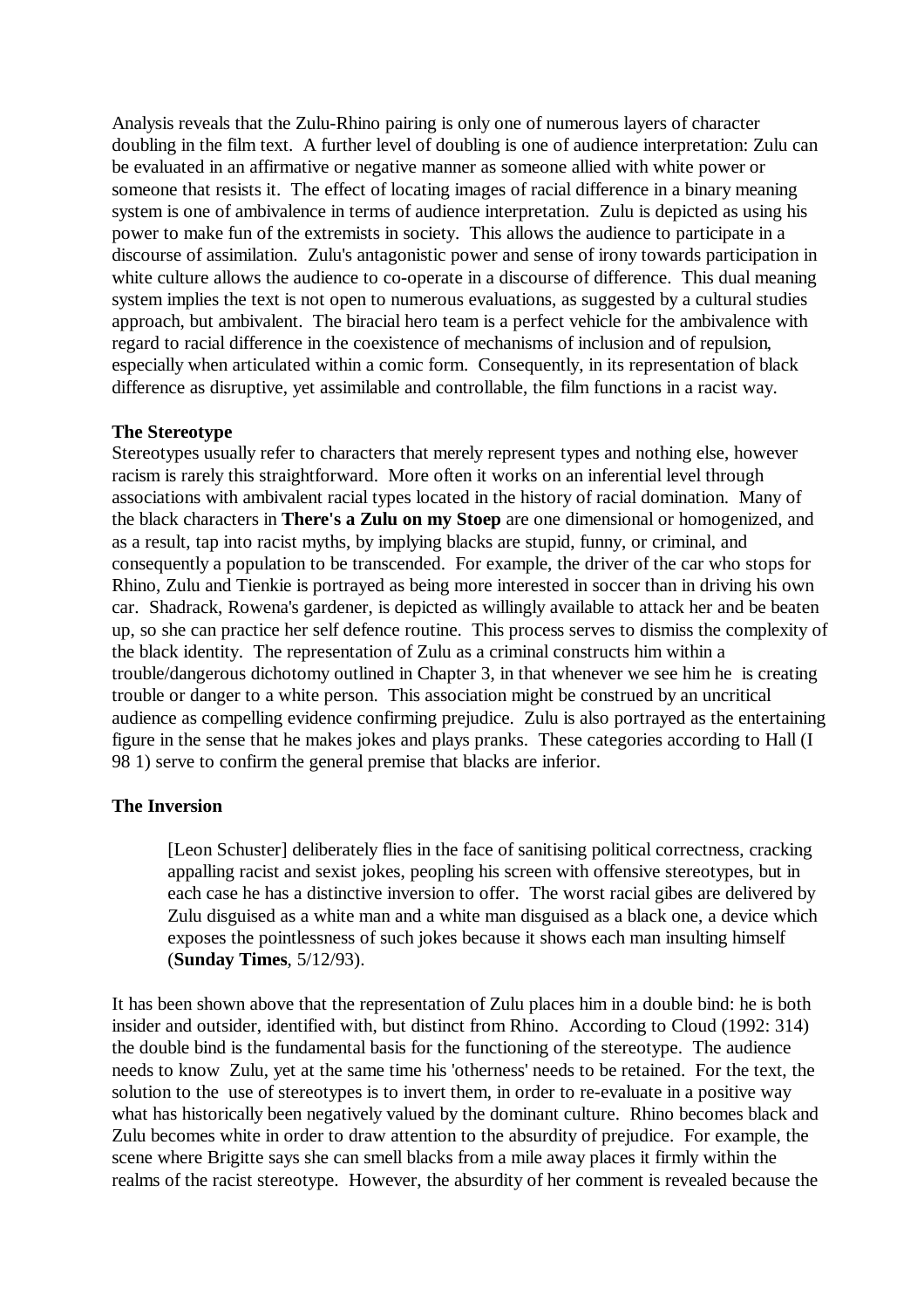audience knows the baron is really black. Rhino , in disguise, drinks from Rowena's milk carton and she responds angrily that she will be poisoned by "jigaboo germs". The audience knows Rhino is white and that Rowena's judgement is purely based on skin colour. The fact that Rowena mistakes the disguised Rhino for black reveals her prejudice, which sees all blacks as the same. When in disguised, Rhino grabs onto Zulu's leg and begs his 'master' for forgiveness. The Prince of Wales responds that this is no way to treat a human being. The underlying code is that blacks ought to be perceived as human beings too.

The inversion of the black and white characters, however, is problematic in that the overt positive message about race issues does not overcome the way difference is articulated and the associations it carries. Although Zulu's character can be subject to contradictory critical evaluations, it serves the needs of the dominant culture to depict blacks in stereotypical ways. The paradox of power cannot be escaped: the dominant factors in society need to portray both the assimilation and exclusion of racial differences. Thus, it can be argued that Zulu's construction is potentially a legitimation of racist attitudes towards blacks. His doubleness serves as a way to associate him with the white hero in order to prove their differences and the white characters moral superiority.

# **The Genre**

Chapter 4 showed that genres work ideologically by setting up viewer expectations arid exploiting cultural contradictions to resolve social crises. The problem with comedy is that it suffers from the constraint of lack of representation of reality, and thus legitimacy. Zulu is allowed to express anger and resistance, but these expressions of difference and identity are reduced to individual morality. His political crisis is reinterpreted as a moral crisis and as an individual who fails to meet his responsibilities.

Many of the jokes use traditional stereotypes about black people as the basis for the humour. This connects to the discussion of stereotypes in comedy in Chapter 3. Consider Diehard's comment about being kissed on his forehead by Zulu's "big fat lips". The scene where Rowena says "Nigger down", is also significant. The audience knows the baron is really black and that is why he lies down on the table when Rowena shouts at the dog. There is in ambivalence with regard to the perspective from which these scenes are depicted. It is not evident whether we are Zulu or with him. It is evident that the subject matter of these jokes is race, with the same categories of racially defined characteristics and qualities, the same power relations, and the same basis which moves an d motivates situations. According to Hall the comic light in which the scenes are set creates a sense of disavowal in the audience (Hall, 1981:17). Racist joke telling in conditions of superiority and inferiority reinforces the difference and perpetuates unequal relations because the point of the joke is predicated on the existence of racism. The categories of race relations are reproduced while they are normalised through laughter. Although filmmakers may have had the best of intentions, the problem of prejudice and racism is not resolved because the discourse in which the film is viewed and interpreted is not controlled (Hall, 1981: 18).

# **The Myth**

Chapter 4 discussed the cultural role myths play in conceptualizing historical or social events and relationships with regard to a particular ideological framework. The explanation of race relations in **There's a Zulu on my Stoep** takes on a mythic characteristic which reflects the perspectives of those in control of the production process. The narrative invites the audience to identify with Rhino and Zulu's struggles, but the comic light in which they are set, relieves the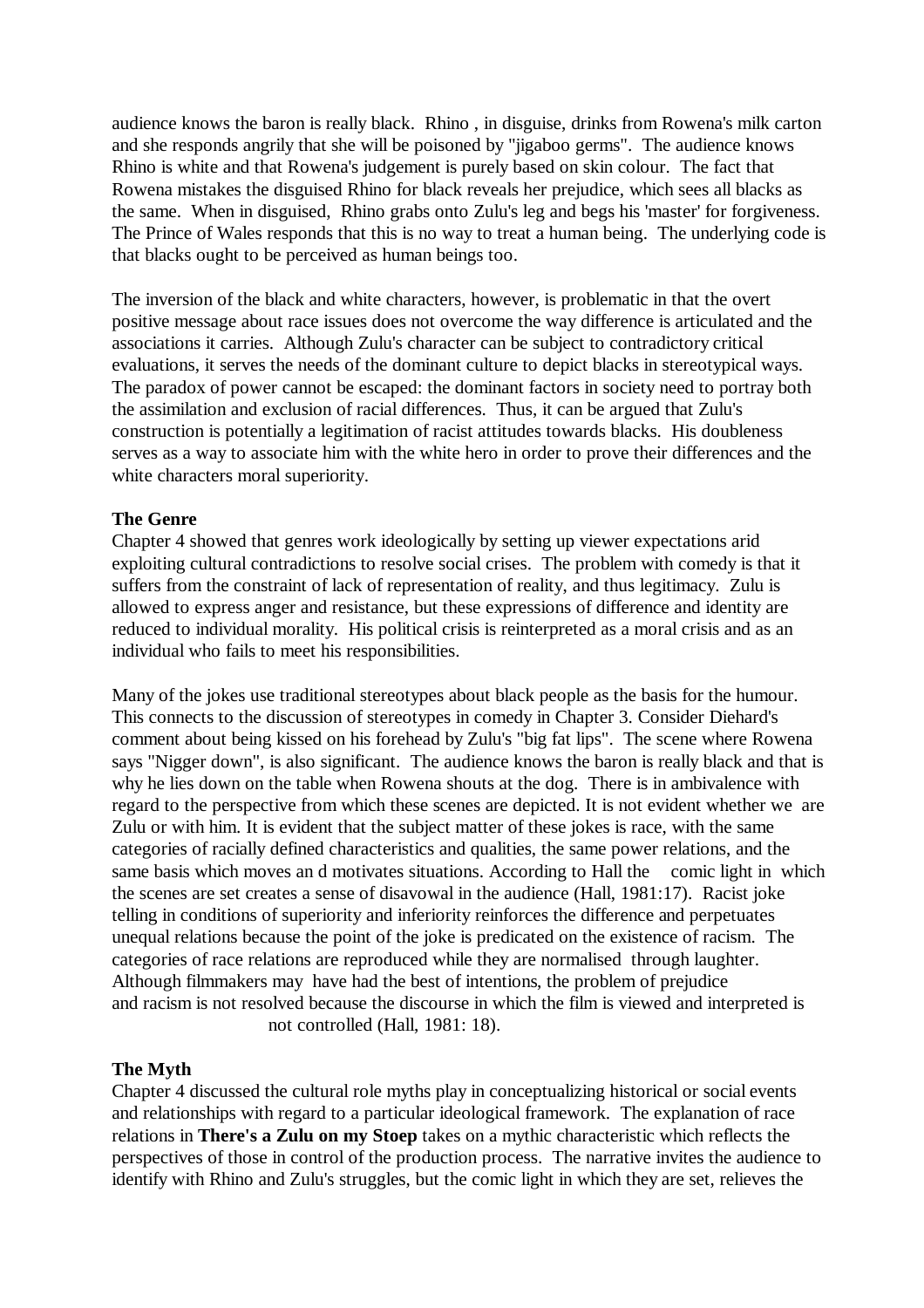audience of the responsibility to acknowledge the social and political conditions underlying race relations in South Africa. Every time a scene becomes too serious, it is countered by a moment of light relief. This serves to interrupt the flow of the narrative such that the audience's identification with the characters is broken in order to alleviate the potential anxiety it may evoke. For example, in the scene where Rhino and Zulu are locked in the basement together, both the characters and the audience are forced to acknowledge the tensions between them. Rhino suggests Zulu has a huge chip on his shoulder and Zulu suggests Rhino can never really understand what it is like to be black in South Africa. The replay of the can on the head scene is transformed into a gag. Thus, the cultural conflict is never really resolved: its real significance is masked.

The film offers a mythical explanation of apartheid in that it describes conditions without analysing the social context in which the institution developed. Rather, apartheid appears as an acceptable, logical part of history which relegates it to a naturally occurring phenomenon. By not examining the conditions underlying the development of apartheid the film exonerates moderate whites, like Rhino, of responsibility for the exploitation and suffering of blacks, and places the blame on extremists such as Rowena and Diehard. Because Zulu's suffering is set in the past it doesn't impinge on Rhino's sensibilities too much. The story, as a result, rationalises suffering as an inevitable step towards acceptance.

It can be concluded from the examination of the text in relation to the ideology of race that residual traces of racist constructions still persist. Considerations about race occurred in the context of a complex process of producing films - a process that takes place itself within the framework of social relations between blacks and whites in South Africa. It is significant, however**,** that the ideological discourse of the text constrains a wide variety of individuals. Therefore, the task for the future is to change the terms of the argument, question the assumptions and break the logic.

#### **Discussion Groups**

Chapter I identified one of the problems to be investigated by this study as why comedy as a genre appeals to audiences. Furthermore, it was suggested that the recognition of genre attributes contributes to the popularity of the genre. I aimed to investigate if comedy with a racial theme was less threatening than other genres with a racial theme. I also aimed to investigate whether contradictions in the racial attitudes of the film are problematic in any way for the audience, and, whether or not, these have any effect on racial attitudes in the audience. In order to examine these objectives it was necessary to undertake in analysis of audience responses to the film.As a result, this study adopted an ethnographic audience research method in accordance with a cultural studies perspective described in Chapter 1. lnterviews with audience members were held to allow them to define what gives them pleasure, provide a description of how their life history relates to the text, and talk about personal identifications.

# *Sample*

Twenty participants were involved in the focus groups. Four groups brought together five people to discuss their reactions to the films. Two of the groups were composed of black participants while the other two were composed of white participants. The groups were assembled by asking a friend to invite four other friends of the same race group to view the film. An effort was made to achieve homogeneity with respect to age and education, since the aim was to examine cultural differences in reaction to the film. All groups were composed of both sexes. Two focus groups took place in Johannesburg and two took place in Durban. Each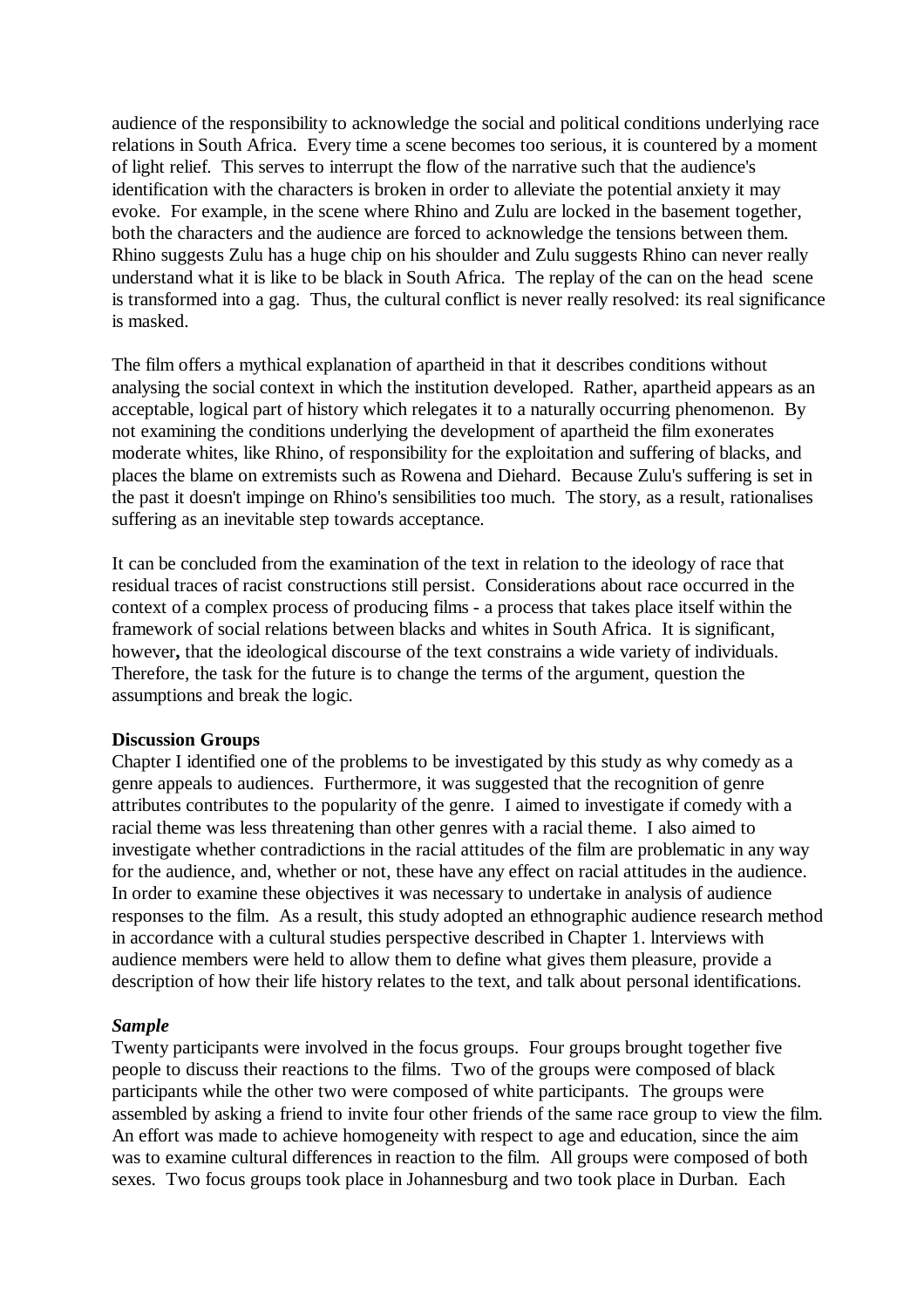discussion group took place in English. Most participants were students, although a few were unemployed or working, and two participants were still at school, Participants tended to be predominantly middle class. On average they attend movies once every six weeks.

# *Procedure*

Each discussion group proceeded as follows: Viewing took place at the friend's home on a video cassette recorder which was set up, and time was allowed for mutual familiarisation between interviewer and participants. Refreshments were provided. The film was viewed, with the interviewer observing accompanying conversation. A discussion following the screening was held, to examine the participants' reactions to racial constructions and recognition of genre attributes. The discussion continued until all the relevant issues had been covered. Discussion of the more pertinent issues was usually on the initiative of the interviewer. Each discussion group lasted on average forty-five minutes. Responses were recorded and subjected to a qualitative analysis, that is, an intuitive close -reading. The results of the focus groups were then examined.

# *Findings*

Some of the elements of the film which participants spontaneously talked about were: the action, the comedy, the ending, the settings, the pace, and the story. There was an overall positive response to the film from all groups, and it was described as primarily funny. However, some participants felt the pace was slow and that the story was weak. They found some aspects of the movie silly, especially the ending; it was too predictable, unrealistic or unresolved. There was a rejection of the film on aesthetic grounds, and in this regard, reference was made to the crude humour and simplistic storyline.

An intention of the discussion groups was to examine movements in and around the issue of race in terms of audience perceptions of racial constructions in relation to their own racial attitudes. Within the limits of this framework the study had several interesting things to say.

# **Racial Constructions**

The favourite character overall for black and white participants was Zulu. They all agreed he was the hero of the movie. Some of the responses to the question as to why they liked Zulu were the following: He is "funny", "naughty", " plays jokes on people", "not a conformist and does his own thing", "has got character because he isn't always good", "he causes shit for the honkies", and "he's bad but in a nice kind of way". These statements suggest that the audience recognise Zulu's association with the 'bad', 'discord', 'pragmatic' binary oppositions outlined above in the semiotic analysis of the text. The participants' awareness of the dimensions in which the characters are polarized (Good-Bad) links with the approach which regards genre films as contemporary myths: characters are perceived according to moral themes which concern the tangle of human relationships and their dynamics as they face everyday personal dilemmas. It appears that Zulu's appeal lies in his 'badness', his non-conformism, rejection of authority and sense of fun. In contrast, Rhino was summed up as "pretty arbitrary", and "irritating". One black participant felt Zulu was justified in feeling angry and bitter towards people, and towards Rhino in particular, because "[Zulu] hadn't had an easy life. He was constantly fighting against people who were trying to make it difficult for him". This response gave me the impression that the participant had identified with Zulu. He evaluated Zulu's behaviour in terms of his own experience and concluded that Zulu's attitude was acceptable given his circumstances.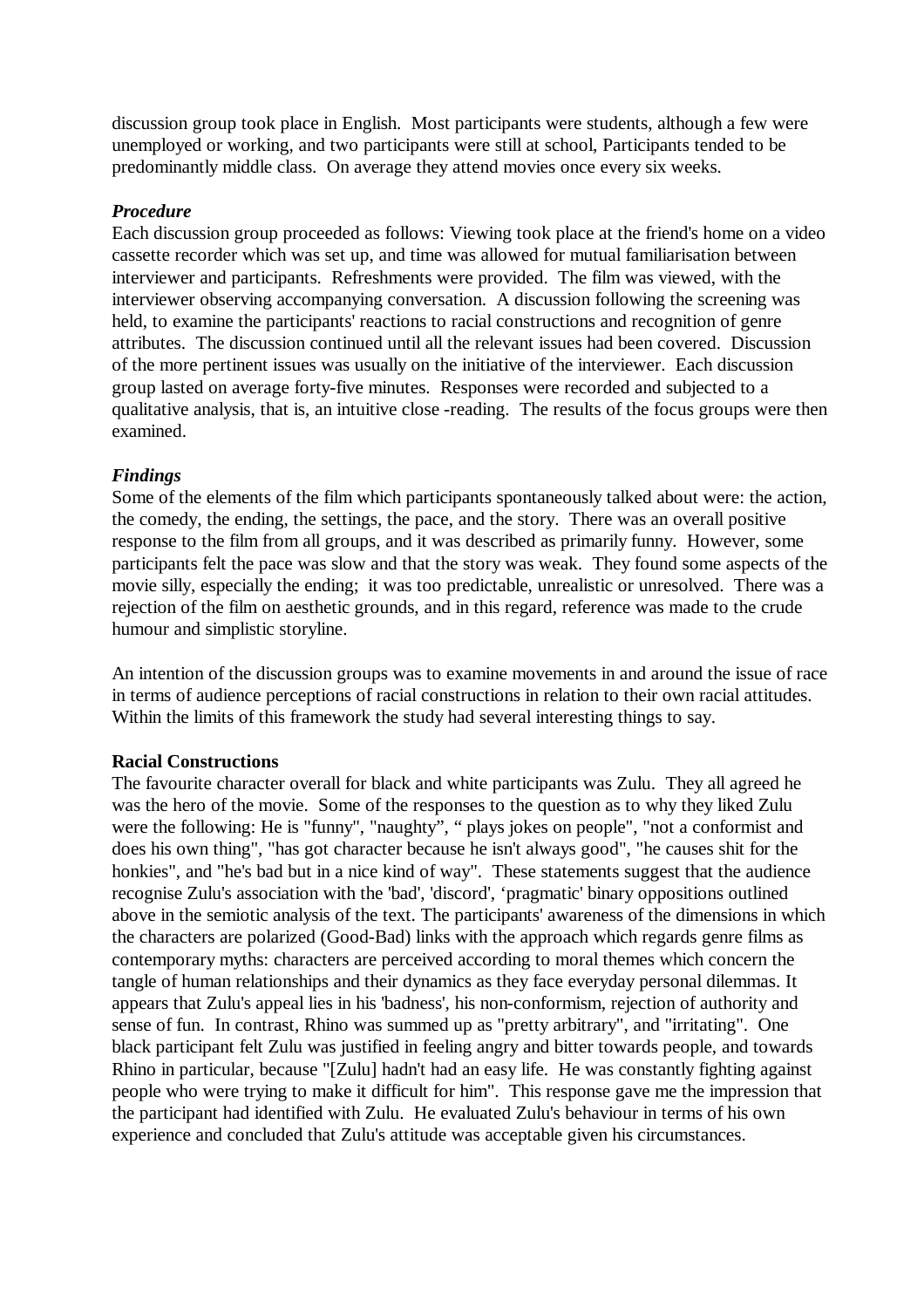In response to a question concerning whether the participants felt Zulu was stereotyped in any way, there was some disagreement. Some black and white participants felt they did not like his portrayal as a criminal. Other participants felt that although there was some stereotyping in the film, it was not a problem because the film was "trying to overcome stereotypes". One of the white groups tended to be less critical of, and less involved in black presence in the film in relation to the other groups. In the other while group, a self consciousness was noted in relation to the discussion of the portrayal of race, suggesting a heightened sensitivity to this issue. An issue which did emerge in one of the black groups was whether the portrayal of blacks in the film should aim for authenticity, or attempt to create positive images of blacks. Participants in this group felt they wanted to be shown realistically, but especially in terms of the positive aspects of themselves.

The portrayal of Rowena and Diehard was seen as very humourous and not problematic in any way. Participants recognised the TIRDs similarity, to the Afrikaner Weerstand Beweging, "with a similar sign and everything". They felt that the satirical portrayal was justified, "because those people really have the most ridiculous ideas" and "they deserve to be laughed at". Some of the participants suggested that the right wing would definitely not approve of the way it had been portrayed. In this respect participants felt the producers of the film were being "careful" in the depiction of Rowena as an American and Diehard as a German. This assertion affirms Leon Schuster's attitude in his interview in which he professed a concern for not offending people.

# **The Racial Theme**

The ability to discern and generalize a theme of the narrative was encountered in all the groups. One participant suggested the film was about "getting blacks and whites to forget their differences and work together" , while another felt it was about "making fun of the prejudice". Some participants mentioned they liked the "comic and mocking look at racism". The most frequent theme of blacks and whites resolving their differences may be seen as participants' own conclusion or their perception as to what the producers are trying to say.

It is interesting to note that the messages identified correlate to those described in newspaper articles about the film. Consider the following: The movie "looks at inter-racial issues. It is Schuster's movie for peace." (**Vista**, 26/11/93). It "should help South Africans laugh at themselves" (**Daily News**, 17/11/93). "The bottom line is a none-too-subtle message of brotherhood and harmony in the New South Africa" (**Blush**, Dec. 93), "'one nation' symbolism" (**Daily News**, 16/12/93), "a white/black friendship" (**Natal on Saturday**, 18/12/93). "Tile central play-off between the two characters is pretty universal - early friendship, friction then reconciliation when they reluctantly come to accept that they must work together in order to survive. It sounds like an allegory for South Africa" (**The Star Final,** 19/11/93). This suggests that the newspaper critics perform a significant function in the translation of the dominant ideological perspective of the film for the public.

With regard to a question concerning whether the film had any impact on the participants, some of the responses were the followings "I found this film to be entertaining but I don't think its really powerful enough to have any effect on me, I'll probably have forgotten it in a couple of days time", "This film had some heavy moments like the call shooting scene which I didn't like. People want to go to movies and be entertained and not have to deal with stuff like that which makes them feel guilty", "I didn't really get emotionally involved in the film so it didn't really have too much of all impact", "Maybe, if the movie hadn't been so funny, and was more serious then I might have felt more for the characters", These responses suggest that participants believe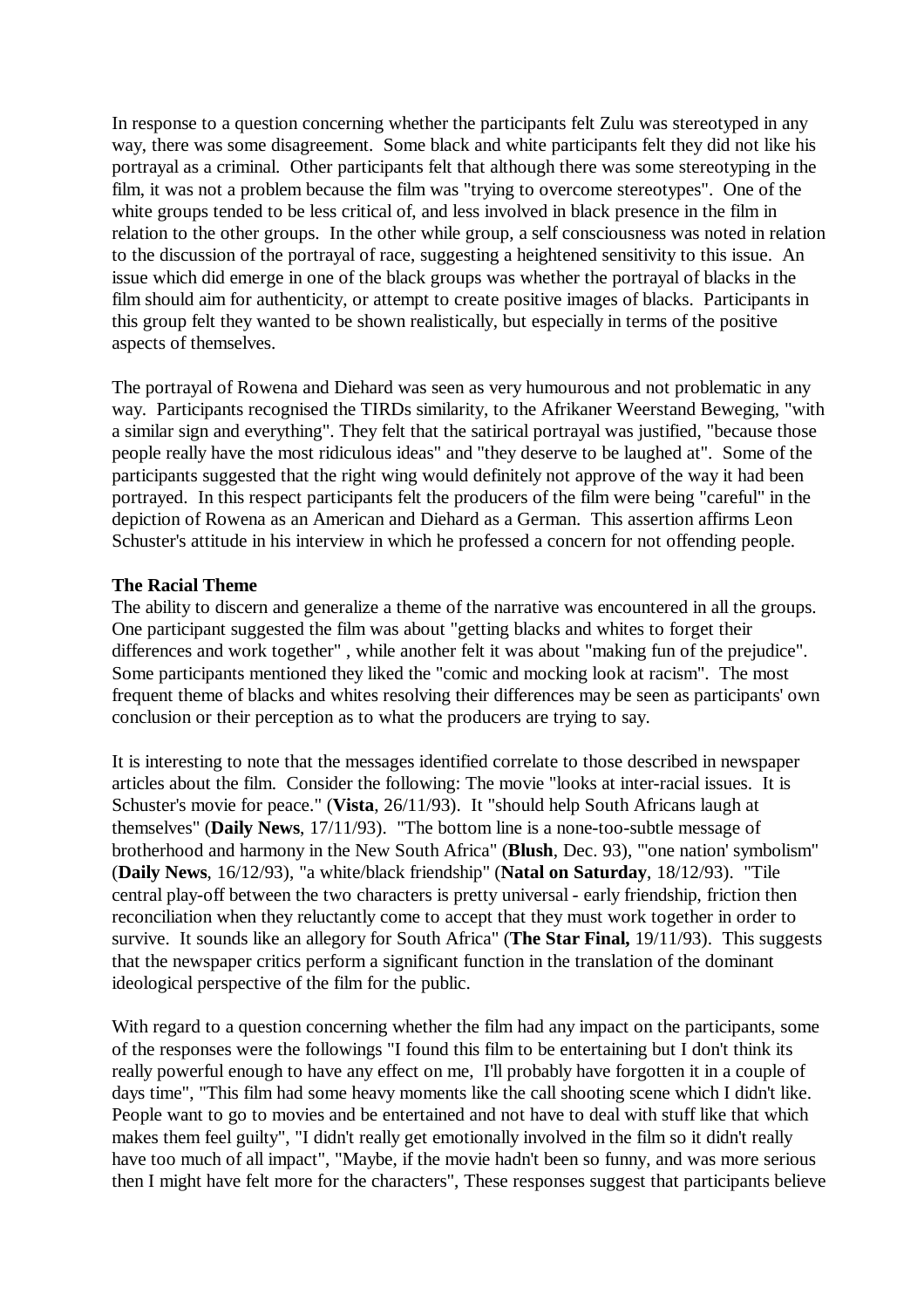that serious films are likely to *have* more of an impact on them because they demand a degree of emotional involvement. This corresponds with Leon Schuster's perspective in this regard described in the interview material. The responses also imply that the participants attend movies primarily for entertainment. A participant admitted that while she knew films were just stories she liked to get away to another world and not leave to think about her problems. This response clearly reveals that films offer some kind of relief from everyday concerns.

There was also the suggestion that scenes or films which evoke a negative emotional response such as guilt, discomfort, or pain are rejected as unappealing: "I find that South African movies when they get heavy, freak me out, sometimes its just too painful to watch a movie about apartheid or something like that. Like **Sarafina** - I just cried the whole way through and felt really awful". "The problem with movies when they try to say too much is that people just switch off'. That's why this film got the right balance between being entertaining and actually saying something." These responses substantiate the postulation in Chapter 4 that the mythmaking function of films deliberately, serves to mask unpleasant events which may evoke anxiety in the audience. This is further supported in the semiotic analysis of the film which revealed that potentially problematic scenes in the film are set in a comic light in order to diffuse their effect on the audience. The following statement by one of the participants upholds this claim: "because this film was a comedy, you don't have to take it too seriously and the things which it deals with like race isn't so much of an issue"

Most participants understood the allusions to the common cultural heritage, to puns etc. They were able to make sense of Zulu's comment "I thought things had changed here" given their understanding of the historical context of race relations in South Africa. They also understood Zulu's reference to Sharpeville when he says he left in 1976 because he "got tired of being the wrong colour". Thus, it becomes evident that encoded in the narrative of **There's a Zulu on my Stoep** are signs which gain cultural significance when interpreted against the framework of South African social history. Participants tended to be aware of the intertextual nature of the text in which the narrative is based on a theme which draws together associations from other texts. At one level, the film was likened to a South African version of **Home Alone**, while one participant referred to Rhino and Zulu as de Klerk and Mandela: "Its almost as if this film is talking about what was happening in South Africa, like you know de Klerk and Mandela talking about the way the new South Africa was going to work." Another participant in the group responded: "I agree the connection is there, but think of the implications. Zulu stole the winning ticket, so what does that say about blacks in South Africa," This response is especially significant, because it is one of the few statements which indicates that the participant recognised the ideological ramifications of the film.

# **Genre Attributes**

Participants were questioned about the genre attributes of the film. All participants recognised the film as a comedy. They referred to the jokes and gags as indicative of this categorisation. All participants recognised the film as a satire or a "mockery". They indicated that this was one of the factors which contributed to their enjoyment of the film. Participants felt they liked the film because it was funny, but more than that, because it told a story "about the kind of people you know exist in South Africa but makes us laugh at them". "If it hadn't been for the satire, this movie would have been boring. Slapstick gets a bit tiresome after a while. Satire is a far more clever kind of humour." The latter comment supports the notion in Chapter 4 concerning the multifaceted characteristics of comedy which utilises various modes and forms within a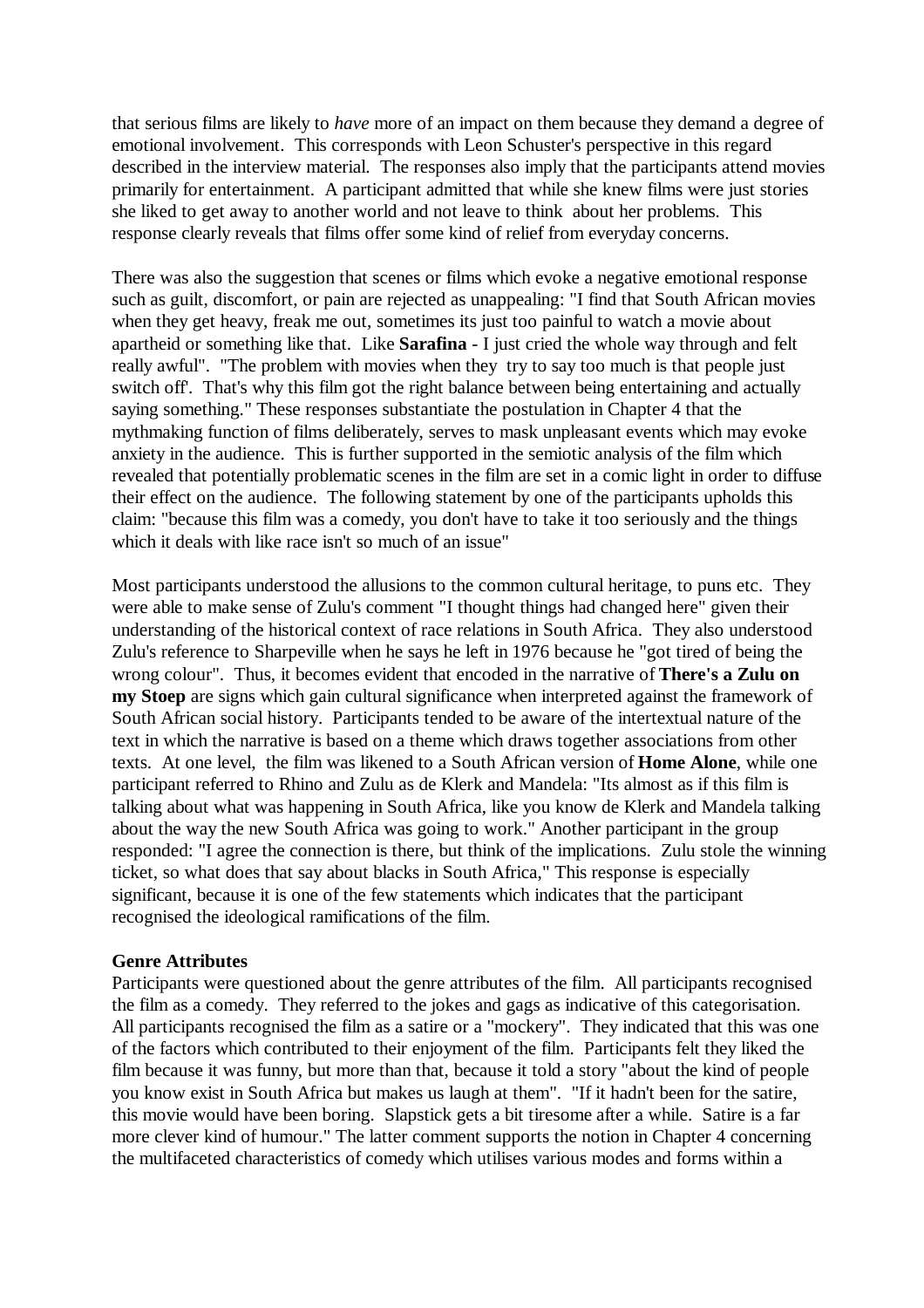single narrative. It also confirms the hypothesis proposed in Chapter I that recognition of genre attributes contributes to popular appeal.

There was some awareness that the film was not just a comedy but had some "elements of drama as well" One participant said she liked the fact that "there was some emotions between the characters" and that she liked the ending especially. This statement supports the assertion in Chapter 4 that narrative comedy is compatible with contemporary melodrama.

The formulaic aspects of the film were also identified. One of the participants referred to "the usual pattern of these types of films which always have a happy ending" A further response in this regard is the following: "I sort of knew what to expect ... what with the bad guys getting what they deserve and everything turning out okay for the good guys in the end." A participant recognised that Leon Schuster films adopt repetitive conventions and techniques: "I saw that same trick of making a white guy black in other movies. I think Leon Schuster did it before as well in one of his other films." He added that he thought films should try and be original instead of using ideas from other films. This response indicates the constant challenge facing filmmakers in the production of formulaic popular culture: to devise novel, original settings and dramatic action for the characters in order to retain the audience's interest.

All participants showed an awareness of the film as separate from reality. They knew that the characters were acting and that the film had been designed for audience enjoyment. Participants appeared to attribute their lack of involvement in the film to the fact that it was a comedy. "To laugh at things you have to stand back and think why they're funny ." Comedy's lack of representation of reality appeared to create a sense of distance between the participants and the narrative. For example, one participant said: "the funny situations like Rowena walking into the door wouldn't really happen in real life." This response accords with the discussion of comic forms in Chapter 4 which asserts that gags, jokes and comic events undermine expectation and play with logic.

In some cases participants experienced both distance and involvement, simultaneously, by positioning themselves inside and outside the narrative. Consider the following statement which recognises the narrative as a source of involvement: "I liked the characters and wanted to find out what happened to them" but this same participant goes on to say: "Its nice to see a film and recognise the places the characters go to, like the Lost City. It gives me something to identify with", which suggests a degree of distance. The latter response corresponds to the interview findings which suggested that those involved in production believe audiences want to identify with local characters and settings.

# *Discussion*

Participants' statements cannot be regarded as self-evident facts, thus what is of importance is the interpretation made thereof. Prior to this discussion some qualificatory remarks are required.

Several considerations must be taken into account in the examination of the findings. Variables such as class, race, educational background were aspects at work in the group exchange, and, therefore shaped the understanding of the meanings produced in the situation. It should also be remembered that this sample was a small educated group whose perceptions may be more sophisticated than the population at large. Consequently, this study does not have the scope to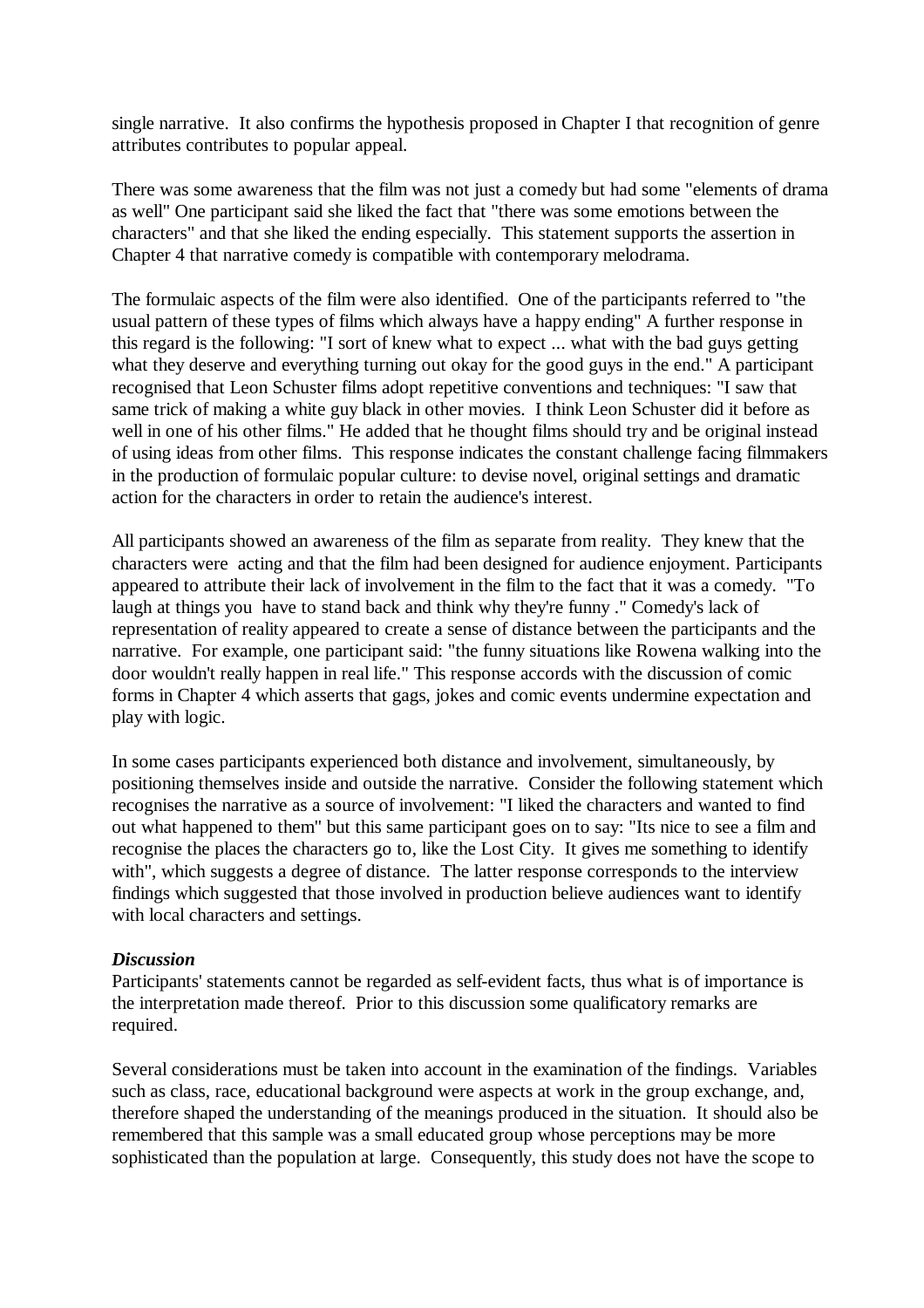make any generalisations or extrapolations outside the context of the sample**,** and any conclusions drawn should only be considered in relation to the particular film arid its context.

It should also be kept in mind that data derived from these discussions is not necessarily predictive of responses to the actual film, since the setting and expectations were completely different. Film audiences attend a film with an explicit set of assumptions, that is, an expectancy of potential enjoyment and these predispositions colour the perception of the film. The combined dark theatre, intense image stimulus, sense of isolation, and relaxed stance make the audience more emotionally susceptible to the film. The participants in the discussion groups knew, prior to viewing the film, that they were part of a study, and this obviously had an effect on their accompanying attitudes and behaviour. For example, the power relations pervading the interview situation may have affected the responses. The setting of viewing the film at a private home on video may also have had an impact on the responses. Responses are also affected by other variables such as degree of familiarity with the film medium, and familiarity with the society being presented. Four participants had viewed the film already, when it was shown on circuit. Interestingly, half of the participants indicated that they would not have watched the film out of choice. Given that **There's a Zulu on my Stoep** was a very popular film, it is evident that this sample of participants was not the conventional market to which Leon Schuster films appeal.

In Chapter 1, it was suggested that cultural studies approaches introduce the notion of conscious decoding on the part of the audience, and suggest films can be decoded oppositionally as well as hegemonically. Readings of texts are connected to the way subjects are historically positioned in relation to each other, such that the decoding strategies available to different sectors of the audience are structured and limited by their position in the social structure. Given this premise, different interpretations are possible in the face of one given image. In this study the black and white participants did not choose to interpret the film differentially. As a result, it can be concluded that the variable of race was not significant. A possible explanation for the finding in the light of the theory, was that the participants' class or social background was not significantly disparate to produce different interpretations of the same text.

The findings of the interviewers and the semiotic analysis of the film supported one another in the claim that the film was encoded according to a message of reconciliation. The question of the participant's response to this message arises. It appears from their responses that they accepted this dominant message system; they recognised the racial theme and racial opposition, and made no oppositional meanings. Given that the participants' interpretation of the film was based on their general social experience as well as their response to the particular message, in explanation for this situation may be that the participants had a personal interest in the outcome of the cultural conflict the film animated, and as a result, accepted the argument of reconciliation. In other words, the message system of the film complemented their personal perceptions and attitudes in a desire for reconciliation between black and white in South Africa.

Semiotic analysis of the film suggested that the representation of Zulu in rolation to Rhino was ambivalent. As a result, it was suggested that at the level of audience interpretation, the text is not potentially open to appropriation by audiences, which is argued by cultural studies. <sup>15</sup> If we assume that this is the case, then a possible explanation for the participants' positive response to Zulu arises: He call be perceived in an affirmative manner as being aligned with white culture or in a negative manner as being resistant to it. The participants appeared to respond to the latter possibility. However, it can be argued that they only responded to this depiction, because he is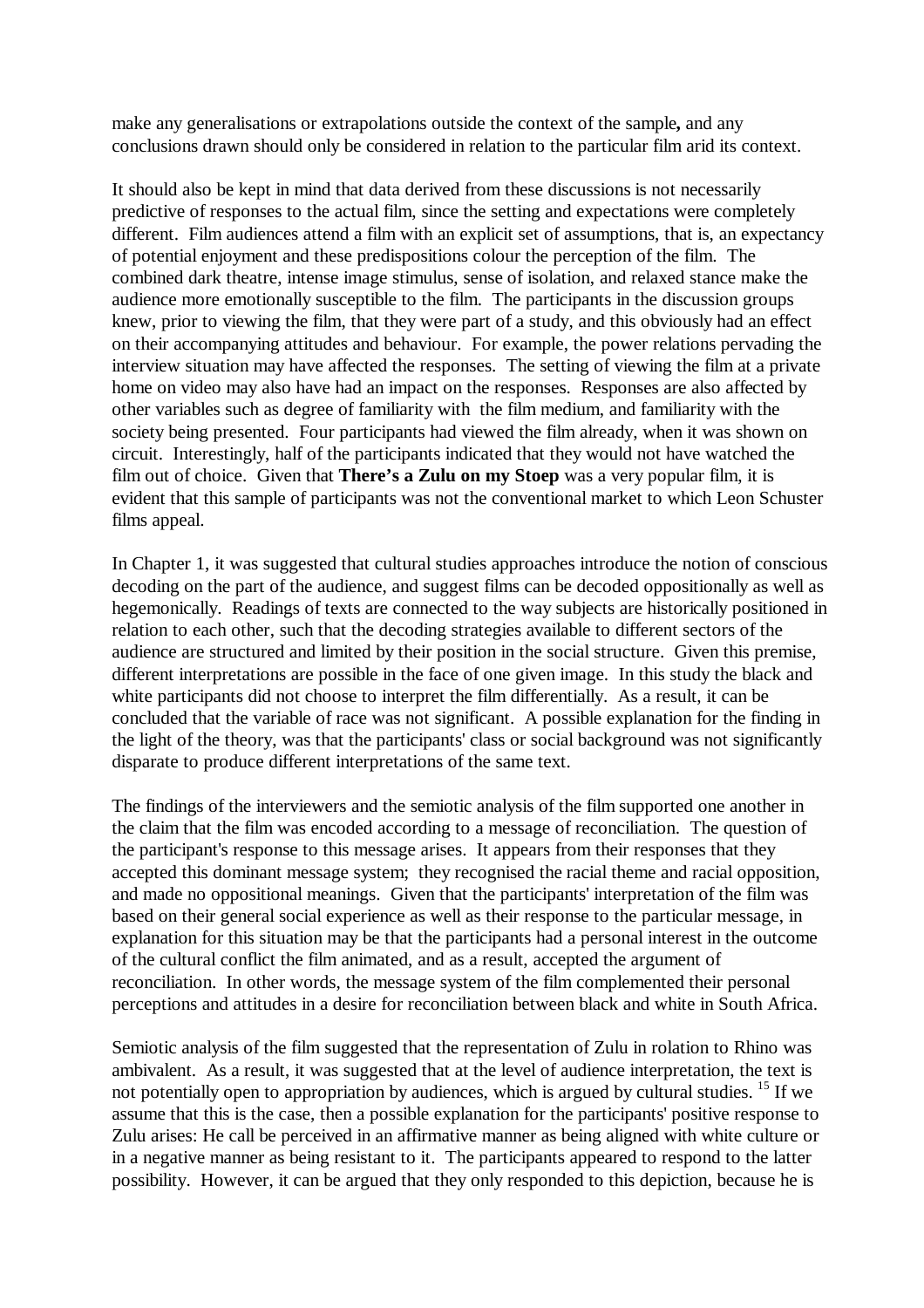simultaneously allied with white culture. If he had not been aligned with Rhino in any way, he may have been rejected by the audience. The audience could safely respond to Zulu's negative construction because he did not pose any threat to the overall social order in the narrative. Thus, the audience's positive perception of Zulu was ensured through his ambivalent construction. This factor seems to support the successful crossover reception of the film referred to in the interview material. This explanation has significance in the light of one of the aims of this study, that is, to discover if contradictions in racial constructions were problematic for the audience in any way. The participants' responses seemed to indicate that theme recognised the racist stereotyping, but because the character was positively perceived, the stereotyping was not as problematic. I believe it may have been, if the character of Zulu had not been likeable.

Participants' responses suggest that the pleasure they derived from the film appears to be generated by an alternating involvement generated by the identification with the local characters, settings and so on, and distance from the narrative generated by the comedy attributes. <sup>16</sup> A possible explanation for this aspect of viewing pleasure derives from the account of the function of the genre film in Chapter 4.

The film in its generic form fictionalises the problem of racial conflict and, in effect it disappears as a problem. The text transforms individual conflicts into an escapist fantasy and resolves them on a depersonalised and collective level. As such, the participants are not accountable for their resolution. Semiotic analysis of the film revealed that the narrative interweaves real life problems with improbable narrative elements such as gags, comic events, coincidences and so on. This offers the participants the possibility of projecting themselves into a position of relief with disbelief, with the resultant response that: 'this is too unrealistic to be taken seriously'. Even though the audience recognises the basis of the mythic conflict, the blatant stylization of the film mediates the need to deal with the conflict and its associated discomfort. The film paradoxically synthesizes escapism and everyday problems, therefore, on entering the fictional universe enough of the participants' real life identities was introduced to allow a merging of thoughts and feelings between the two types of existence (Fiske and Hartley, 1990: 88, 131). In the light of this explanation, it can be concluded that the comedy genre in South Africa will continue to be played out and appeal to audiences, as long as collective values on a specific issue need to be renegotiated under the guise of entertainment. Furthermore, the commercial market will continue to attempt to create a product which connects with the lived desires of popular audiences.

The above interpretation needs to be related to the objectives of this study outlined in Chapter 1. Firstly, it meets the objective of examining why comedy as a genre appeals to audiences in its suggestion that comedy as a genre appeals to audiences because of the alternating involvement in and distance from the narrative. Furthermore, it meets the proposition that this factor coupled with the laughter, which is generated as a result of the recognition of the jokes, gags, wisecracks and comic events, contributes to the popular appeal of the genre. These factors are obviously mediated by characters and settings with which the audience can identify. Secondly, the above interpretation also illustrates that comedies with racial themes are less threatening to audiences than other genres because the racial conflict is masked by setting it in a comic light. As a result, the hypothesis in this regard, postulated in Chapter 1, can be accepted.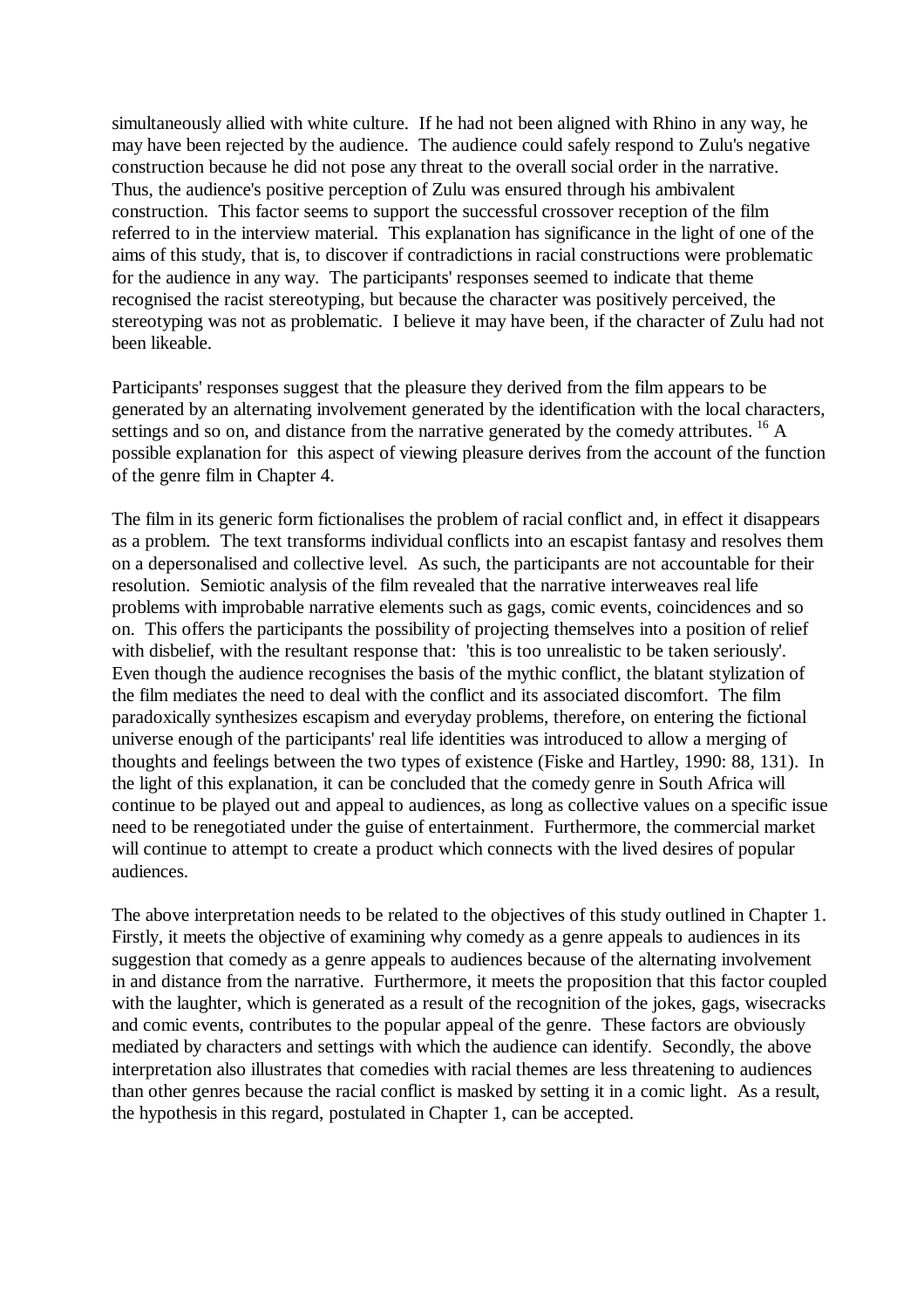# **Critique**

Some of the research questions that were devised at the initial stages of this study, essentially fell into a functionalist research paradigm. For example, the question as to whether the film affects racial attitudes in the audience falls directly into the realm of effects research. As indicated in Chapter 3, research trends have shifted from this type of research to a critical and a cultural studies paradigm. The decision to use a cultural studies approach as a theoretical framework for this study, meant that some of the research questions did not relate well to the methodology used. For this reason some objectives were not met by this study.

The study was unable to ascertain whether a film with a racial theme has any effect on audience racial attitudes, however in this regard it did establish from the semiotic analysis that the film, **There's a Zulu on my Stoep** does carry a racial theme and, furthermore, the focus groups showed that the participants were able to identify this theme and evaluate it in terms of their own attitudes and value systems.

The question as to whether films change attitudes or reinforce pre-existing ones could not be addressed, because this problem would have been more suited to a pre-test post-test research design and a quantifiable measurement of racial attitude. In order to assess racial attitudes of the participants, the question as to what political party they supported, was posed. All black participants supported the African National Congress, as well as most of the white participants, although one white participant supported the Democratic Party and two white participants supported the National Party. Thus, there was a degree of homogeneity with regard to the racial attitudes of the participants. It was suggested above that the film may have reinforced preexisting attitudes in the participants, although this was not proved conclusively. If the racial attitudes of the participants in the groups had been more disparate, the responses to the films may have yielded more information in this regard, and this question could have been investigated further.

This study proved to be too large given the time constraints, number of research methods and research questions. I believe it could have been improved if it had focused on either racial attitudes or on genre attributes. At times, I found it difficult to assimilate the two subjects and felt that I did riot do justice to either aspect. I would also have preferred to concentrate specifically on one methodology: the reception analysis. I found this to be a particularly useful research method for extracting a wide variety of data and I believe with further experience in this regard, results could prove even more fruitful. Furthermore, it would also have been more productive to have undertaken more focus groups with a Wider sample of participants.

A further problem with the study was that the reception analysis took place too late in terms of the political changes in South Africa. If the discussion groups had been conducted prior to the 1994 general elections when anxiety and apprehension about the outcome was still prevalent, the audience may have been more aware of the affirming aspects of the narrative and its relevance to their current sociopolitical situation.

# **Conclusion**

From a cultural studies perspective, the film, **There's a Zulu on my Stoep** selects highly connotative symbols of people, geographical associations, clothing and language which the audience immediately recognises as familiar and as representative of the dramaturgy of differing cultural communities in South Africa. The sign system in the film gains significance via the cultural experiences of South African society which constitutes the audience's ideological and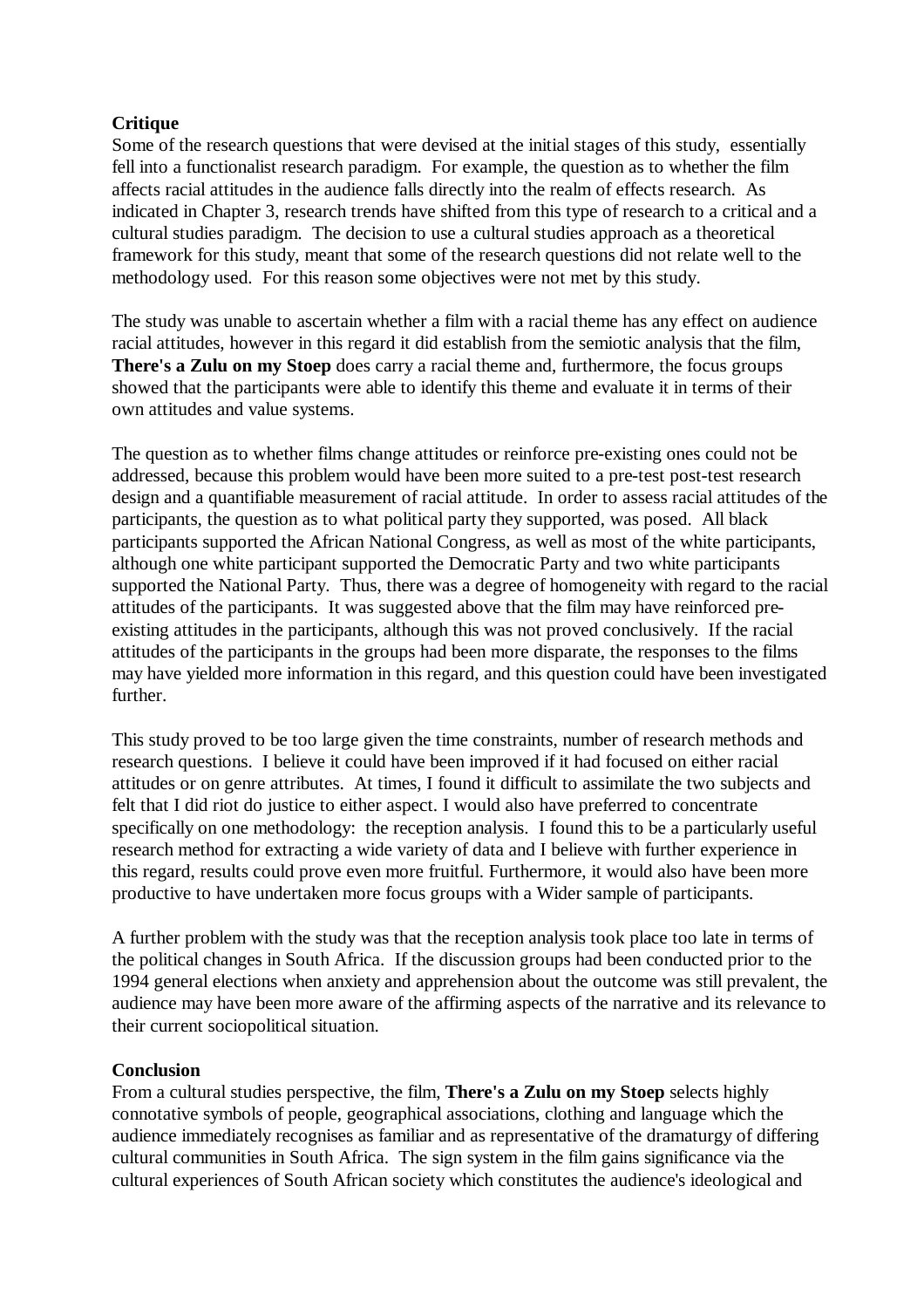ethical standpoints, psychological attitudes, tastes and value systems. The semantic wealth of the film offers a richness of visual irony, satire and social ridicule that reveals the confrontation of these cultural discourses. The resolution of the conflict integrates meaning by elaborating a supposedly 'universal' discourse such that common societal symbols and meanings are accepted. The cultural indicators both provide information about the wider social framework and are moulded by the combination of productive forces operating at particular historical time.

The historical account in **There's a** *Zulu* **on my Stoep** reflects a view of events which is instrumental in the formation of a dominant memory, which is constantly changing as a result of the tensions between groups, class alliances and economic conditions. Although it serves as a symbolic representation of the hopes, dreams, and fears of a dominant cultural front within society, it registers changes in the cultural climate and the Popular mood including current experiences of national identity, attitudes toward social tensions, faith in traditional values and institutions, and reactions to new phenomena emerging on the cultural horizon.

It can be concluded that the film, **There's a** *Zulu* **on my Stoep** reacted to and expressed the aspirations, ideas, and realities within the society which produced it. The film exhibits a complex mediated relationship with its context. This supports Hall's assertion that any critique of popular culture must examine the link between the text and the historical moment in which it was produced.

# *Notes*

<sup>1</sup>The director, Gray Hofmeyr, was not available for an interview.

 $2^2$  One need only look at the way a small sector of the population in South Africa was empowered at the expense of the black-driven motor of apartheid economy to be convinced the development of capitalism in South Africa is inextricably linked to views about race.

3 The interviewees abbreviate the titles of films. Zulu refers to **There's a Zulu on my Stoep**. Untag refers to **Oh Schucks It's Untag..**

<sup>4</sup> Leon refers to Leon Schuster, the scriptwriter and one of the main characters in the film.

<sup>5</sup> Andre Scholtz was the producer, while Edgar Bold was the executive producer.

 $6$  In this chapter quotes are drawn from newspaper clipings which were collected by a company called News Clip for Andre Scholtz. These clippings have not been individually referenced in this dissertation, because the referencing was incomplete in the original presentation. Only the publication name, and date of publication were included.

7 Toron Screen Corporation, in association with Koukus Troika films formed Zulu Productions the production company for **There's a Zulu on my Stoep.**

- <sup>8</sup> For a discussion of myths concerning Africa in relation to the Films of Jamie Uys, see Tomaselli, K. (I 992) The Cinema of Jamie Uys, In Blignaut, J. and Botha, M. (eds.) **Movies, Moguls, Mavericks. South African Cinema 1979-1991** (Showdata: Cape Town) p. 191- 232.
- $9^{\circ}$ Air incident which occurred on set during the production of the film provides a good example of this process.
- Labourers who had been hired to assist with set construction were not allowed to eat the same food as the regular crew. It was assumed that they would want to eat mielie meal and stew. Members of the crew refused to work until this issue was resolved. This incident was not the result of the decision of an individual person but rather the consequence of a practice which remained unquestioned, until someone drew attention to it.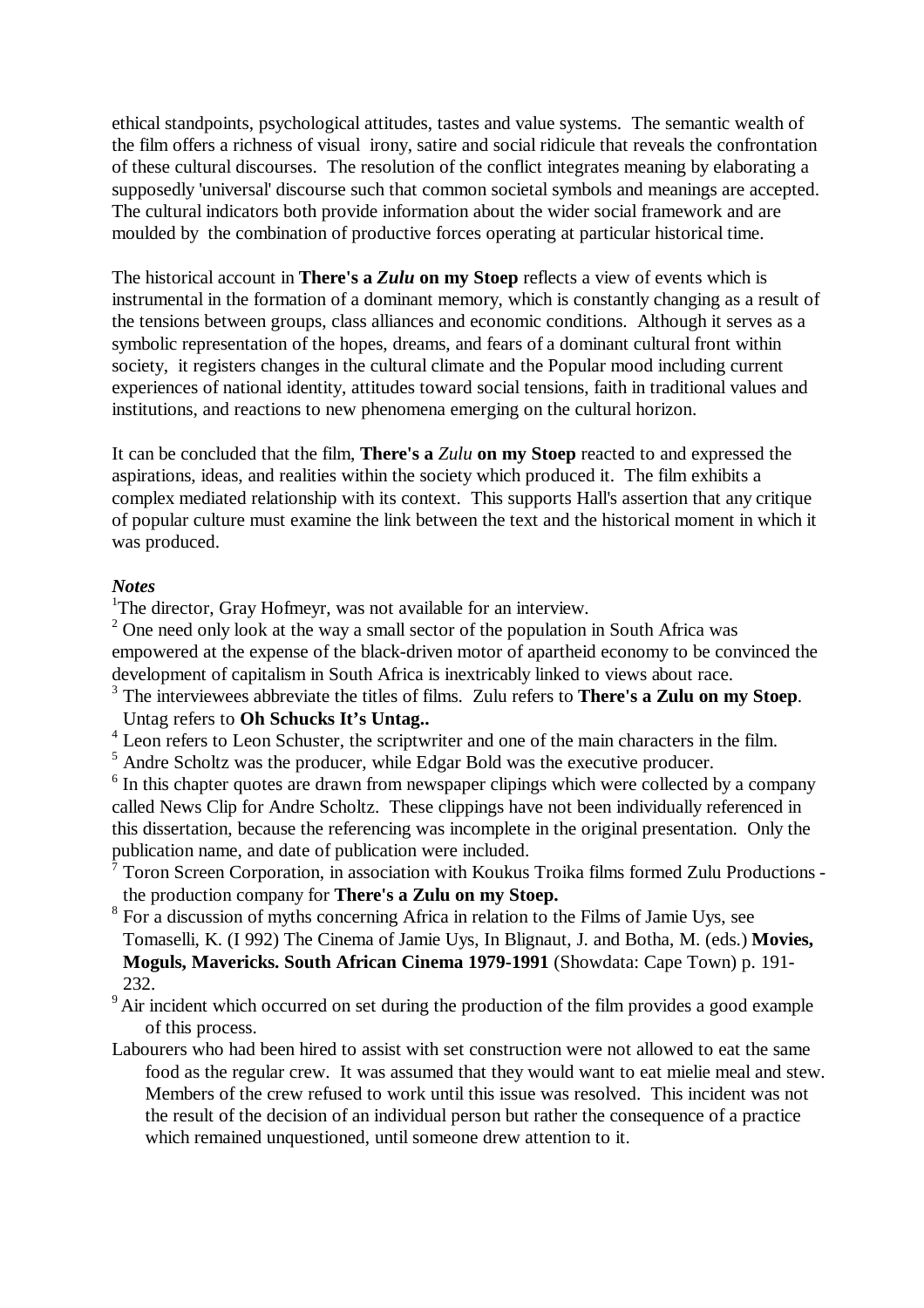- <sup>10</sup> Saussure makes the distinction between synchronic arid diachronic analysis of a text. The former looks for patterns of paired oppositions in a text (the paradigmatic structure while the latter focuses on the chain of events ( the syntagmatic structure) that forms the narrative.
- Paradigmatic analysis of a text involves searching for hidden patterns of oppositions embodied in the text that generate meaning. Meaning is based upon establishing relationships, and the most important relation in the production of meaning in language is that of opposition. Levi Strauss suggests that syntagmatic analysis gives the text's manifest meaning (what happens) and the paradigmatic analysis gives its latent meaning (what the text is about). Levi Strauss is concerned with the way narratives are structured and how this organization generates meaning. He has undertaken a great deal of work on myths and argues they are significant because they tell stories; the structured relationships between the characters and what these relationships mean are the object of attention and not the way the story is told. According to Levi Strauss myths give coded messages from cultures to individuals. The task of the analyst is to crack the code.
- Syntagmatic analysis examines the sequence of events that forms a narrative. There is a logic to narrative texts and the arrangement of the elements affects the meaning made of that text. The Russian folklorist, Vladimir Propp, undertook the comparison of themes of fairy tales according to their components which resulted in a morphology or description of the tale according to its components and the relationships between them and the whole. The essential narrative unit Propp used, was a function, which referred to an act of a character, defined from the point of view of its significance for the course of the action. Functions are stable constant elements**;** their number is limited; and the sequence of functions in a narrative is always identical. All fairy tales are structured according to these functions. Narratives regardless of genre are composed of certain functions that are essential to the creation of a story. Propp's concept of functions can be applied to all kinds of texts in order to make syntagmatic analyses. Many contemporary stories contain many of Propp's functions. Fiske, J. and Hartley, J. (I 990) **Reading Television** (London: Routledge) p. 51; Berger, A. A. (I 991) **Media Analysis Techniques** (California: Sage Publications) p. 14- 20.
- $11$ Thorburn defines melodrama as "a sentimental and artificially plotted drama that sacrifices characterisation to extravagant incident, makes sensational appeals to the emotions of its audience, and ends on a happy or at least reassuring note" (in Schroder, 1998: 76) These features are the conventions or established rules of the genre which permit an encounter with deeply disturbing materials not an escape. In other words, the film offers the viewer a contract in which they can explore individual and social tensions and face behaviour which threatens prevailing moral codes but at the same time reassures them that it will end on a morally acceptable note and be interspersed with frequent implausibilities so viewers can suspend involvement and withdraw to a position of superior distance, should they feel uncomfortable with the fictional display. As the audience is knowledgeable about the aesthetic conventions of comedy and melodrama they expect a constant occurrence of improbable happenings, a blatant constructedness of plot, coincidences and overdone characterisations. Schroder, K. C. (I 988) The Pleasure of Dynasty: The Weekly Reconstruction of Self-Confidence. In Drummond, P. and Paterson, R. (eds**.) Television and its Audience. International Research Perspectives** (London: British Film institute) p. 76.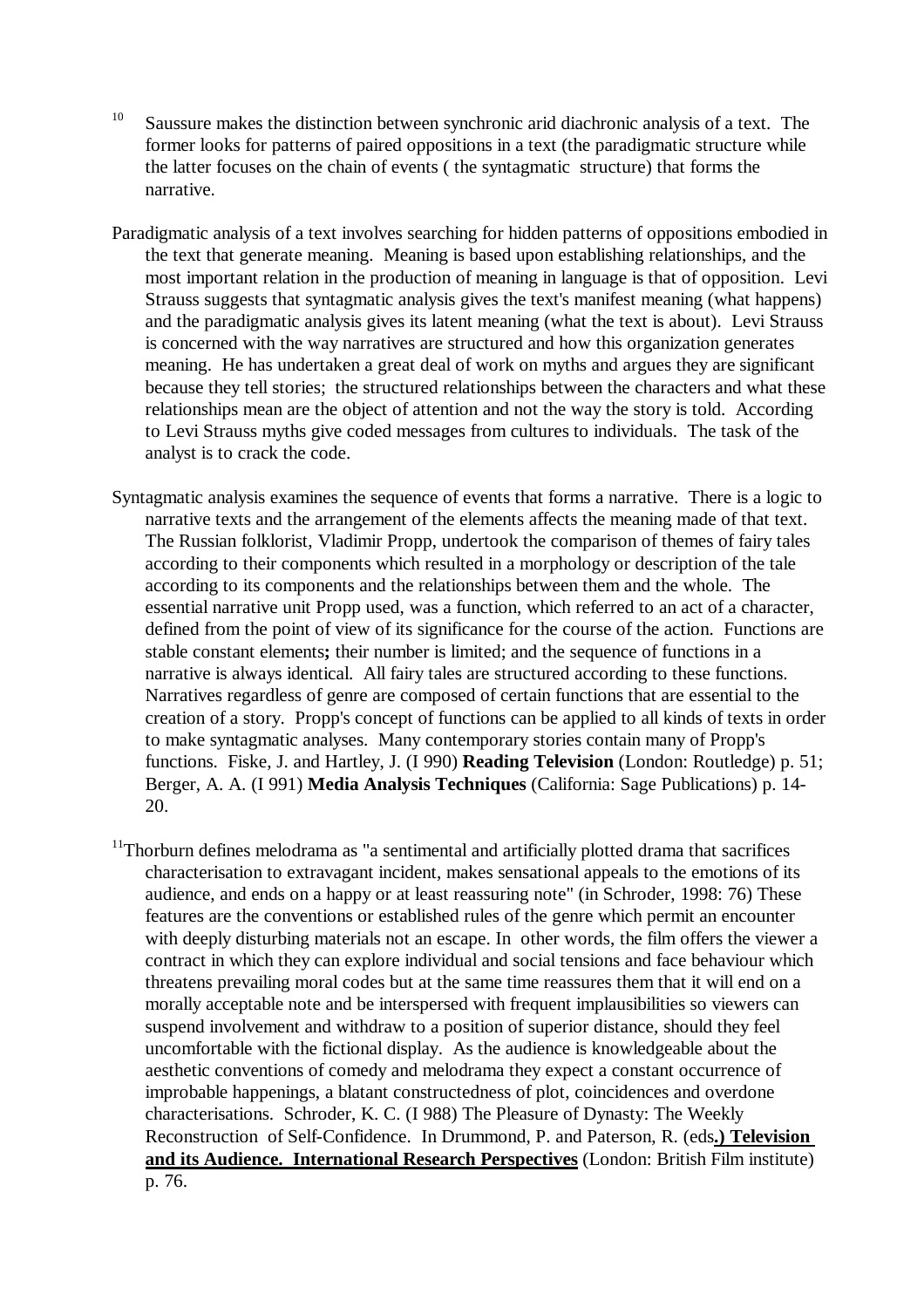- $12$ It is interesting to note that Bobo Seretsane, who played the young Zulu, found this scene particularly emotional. The make-up artist commented that she did not have to apply tears for him, because he was already crying.
- $13$  The ritual of the k1eilat throwing is established in the opening scenes when the boys are playing. In order for Rhino to recognise Zulu when they are older, the ritual is replayed. At the end of the narrative the ritual is introduced once more so that Zulu can save the two children. It is also the means by which Tienkie recognises Zulu as her father.
- $14$  Herewith follow some of the binary oppositions identified in the text. These differences are implied and not given, but without them the text has no meaning.

| White             | <b>Black</b>          |
|-------------------|-----------------------|
| Good              | Bad                   |
| Harmony           | Discord               |
| Moral             | Immoral               |
| Staid             | Roguish               |
| Soft              | Hard                  |
| Warm              | Cold                  |
| Traditional       | Modern                |
| For family values | Not for family values |

- $15$  It has been argued that social groups and subcultures have the power to oppose and mediate dominant encodings of texts, using the contradictions and openness in these texts to misinterpret the dominant ideologywith respect to race, class and gender (Fiske, 1986, in Cloud, 1992). Condit ( 1989, in Cloud, 1992) replaces this concept of polysemy with polyvalence which refers to the evaluation of signifiers in texts differently as opposed to Fiske's notion of attribution of new signifiers to texts. The concept of polyvalence suggests that the openness of texts is limited, however this argument can be taken further to assert that instead of polysemy, texts offer multiple but structured meaning systems which complement the system's overall hegemonic framework. In the light of this argument, Cloud asserts that oppositional representations of racial identify partake in a multistructured yet hegemonic social totality, Cloud, D. L. (I 992) "The Limits of interpretations Ambivalence and the stereotype in Spenser : for Hire". **Critical Studies in Mass Coniniunication**, Vol. 9. No. 4, p. 313.
- <sup>16</sup>A study conducted by Schroder analysed audience pleasure on an involvement/distance dimensions where viewers commute between the two polar opposites. Some sustain a level of involvement interspersed with moments of critical distance to some fictional features, while others are basically distanced with moments of fictional involvement. Entering the realm of liminality occurs when the audience member adopts subjunctive mode of discourse and projects him/herself into a fictional character . Schroder, K. C. *(* 1988) The Pleasure of Dynasty: The Weekly Reconstruction of Self-Confidence. In Drummond, P. and Paterson, R. (eds.) **Television and its Audience. International Research Perspectives** (London: British Film Institute) p. 66-70.

# *Bibliography*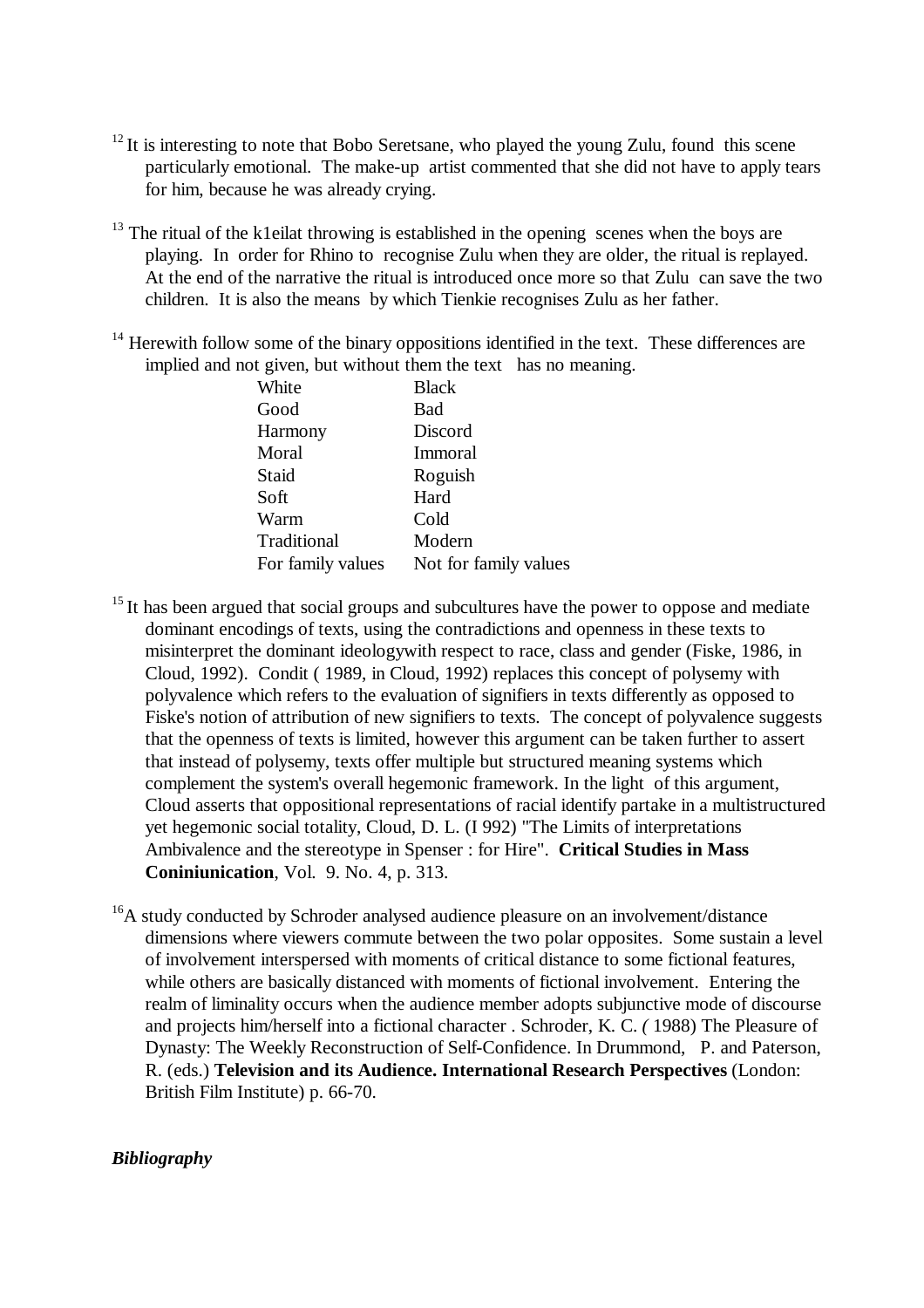# **Primary Sources**

Bold, E. (1994) Interview regarding the production of the film, **There's a Zulu on my Stoep** conducted by Bold, L.C. Johannesburg, 27 September.

Cinemark (1994) The Changing Face of Cinema. Cinema Screen Advertising, January.

Matshikiza, J. (I994) Interview regarding the film, **There's a Zulu on my Stoep** conducted by Bold,

L.C. Johannesburg, 29 September.

Project Leisure (I993) Research Presentation for Toron Screen Corporation, November.

Recruited Audience Survey Report **Yankee Zulu** (1994) (Burbank, California: The National ResearchGroup, Inc.), 1 February.

Schuster, L. (1994) Interview regarding the film, **There's a Zulu on my Stoep** conducted by Bold,

L.C. Johannesburg, 29 September.

Second Recruited Audience Survey Report **Yankee Zulu** (1994) (Pasadena, California: The National

Research Group, Inc.), 6 February.

**There's a Zulu on my Stoep** (1993) Ster-Kinekor Video.

**There's a Zulu on my Stoep** News Clip Presentation (Week 45 - Week 51, 1993)

**There's a Zulu on my Stoep** News Clip Presentation (Week 1, 1994)

Tomaselli, K. Reflections on South African Cinema, Paper written for the School of Dramatic Art,

University of Witwatersrand (undated).

Toron Screen Corporation Statistical Reports on Local Cinema Releases and Top 100 films in South

Africa (1994).

White, R (1994) Functionalist, Critical-Democratic and Cultural Studies Approaches, Personal Summary Notes.

**Yankee Zulu** Test Audience Questionnaire (I 993) Toron Screen Corporation.

# **Secondary Sources**

Allen, R. (1991) Bursting bubbles: "Soap Opera", audiences, and the limits of genre. In Seiter, E.

Borchers, H. Kretzner, G. and Warth, E. (eds.) (1991) Remote Control. Television Audience and

Cultural Power (Routledge: London) pp. 16-43.

Ang, 1. (I 99 1) Wanted: Audiences. On the politics of empirical audience studies. In Seiter, E. Borchers, H. Kretzner, G. and Warth, E. (eds.) (1991) Remote Control. Television Audiences and Cultural Power (Routledge: London) pp. 96-115.

Ang, 1. (1991b) Desperately Seeking the Audience (London: Routledge)

Austin, B.A. (1982) People's Attitudes Toward Motion Pictures. In Thomas, S. (ed.) (1982) Film/Culture. Explorations of cinema in its social context (Metuchen, N. J. Scarecrow Press, Inc.)

Austin, B.A- (1989) Immediate Seating: A Look at Movie Audiences. (California: Wadsworth Inc.)

Berger, A. A. (1991) Media Analysis Techniques (California: Sage Publications)

Blignaut, J. (1992) We are Who ... ? What! In Blignaut, J. and Botha, M. (eds.) (1992) Movies, Moguls,. Mavericks. South African Cinema 1979-1991 (Cape Town: Showdata) pp. 99-1 10.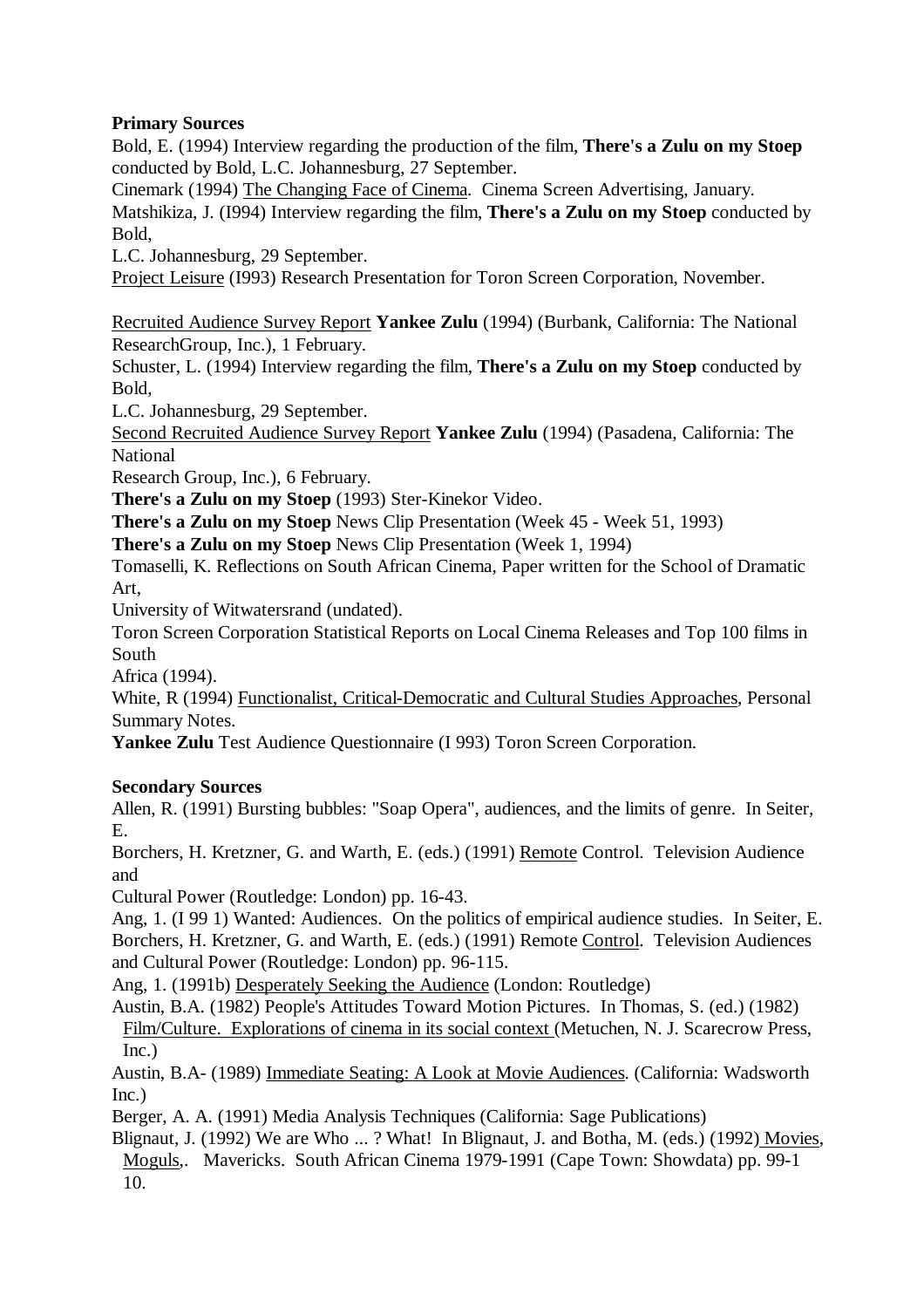Botha, M. and van Aswegen, A. (1992) Images of South Africa: The Rise of the Alternative Film (Pretoria: H.S.R.C. Publishers)

Brunsdon, C. (1991) Text and Audience. In Seiter, E. Borchers, H. Kretziier, G. and Warth, E. (eds.) (I991) Remote Control. Television Audiences and Cultural Power (Routledge: London) pp, 1 16-129

Cloud, D. L. (1992) "The Limits of interpretation: Ambivalence and the stereotype in **Spenser: for**

**Hire".** Critical Studies in Mass Communication, vol. 9. no. 4, pp. 311-324.

Cohen, J. (1991) "The 'relevance' of cultural identity in audiences' interpretations of mass media".

Critical Studies in Mass Communication, vol. 8, pp. 442-454.

Corner, J. (I 992) Meaning, Genre and Context: the Problematics of 'Public Knowledge' in New Audience Studies. In Curran, J. and Gurevitch, M. (eds.) Mass Media and Society (New York: Routledge, Chapman and Hall, Inc.) pp. 267-284.

Drummond, P. and Paterson, R. (eds.) (I988) Television and its Audience. International Research

Perspectives (London: British Film Institute)

Feuer, J. (1992) Genre Study and Television. In Allen, R. (ed.) Channels of Discourse,

Reassembled, (Chapel Hill: University of North Carolina Press) pp. 138-160.

Fiske, J. (1992) British Cultural Studies and Television. In Allen, R. (ed.) Channels of

Discourse, Reassembled, (Chapel Hill: University of North Carolina Press) pp. 284-326.

Fiske, J. and Hartley, J. (1990) Reading Television (London. Routledge)

Grant, B. K. (ed.) (1986) Film Genre Reader (Austin: University of Texas Press)

Gutsche, T. (1972) The History and Social Significance of Motion Pictures in South Africa.

1895-1940 (Cape Town: Howard Timmins)

Hall, S. (I981) The Whites of their Eyes. Racist Ideologies and the Media. In Alvarado, M. and Thompson, J. (1990) The Media Reader (British Film Institute: London)

Hartley, J., Goulden, H. , and O'Sullivan, T. (I 985a) Making Sense of the Media: Approaching Audiences, Block 3 Unit 1 (England: Comedia Publishing Group)

Hartley, J. , Goulden, H. , and O'Sullivan, T. (1985b) Making Sense of the Media Audiences and Identities, Block 3 Unit 2 (England: Comedia Publishing Group)

Hartmann, P. (1987) Media Research: Aspects of Method, Unit 21 (Milton Keynes: The Open University Press)

Hees, E. (1993) "Film in Africa and South Africa". Critical Arts vol. 7. no. I and 2, pp. 127-146.

Hefzallah, I. M. (1987) Critical Viewing of Television: A Book for Parents and Teachers (Lanham: University Press of America, Inc.)

Jhally, S. and Lewis, J. (I992) Enlightened Racism. **The Cosby Show**, Audiences, and the Myth of the American Dream (Boulder: Westview Press, Inc.)

Jordin, M. and Brunt, R. (1988) Constituting the Television Audience: Problem of Method. In Drummond, P. and Paterson, R. (eds.) Television and its Audience International Research Perspectives (British Film Institute: London)

Jowett, G. and Linton, J. M. (1989) Movies as Mass Communication (California: Sage Publications) Kerlinger F.N. (1986) Foundations in Behavioural Research (New York: Holt, Rhinehart and Winston, Inc.)

Kindem, G. and Teddlie, C. (I 982) Film Effects and Ethnicity. In Thomas, S. (ed.) (I 982) Film/Culture. Explorations of cinema in its social context (Metuchen, N. J.: Scarecrow Press, Inc.)

Liebes, T. and Katz, E. ( 1991) On the critical abilities of television viewers. In Seiter, E. Borchers, H. Kretzner, G. and Warth, E. (eds.) Remote Control. Television Audiences and

Cultural Power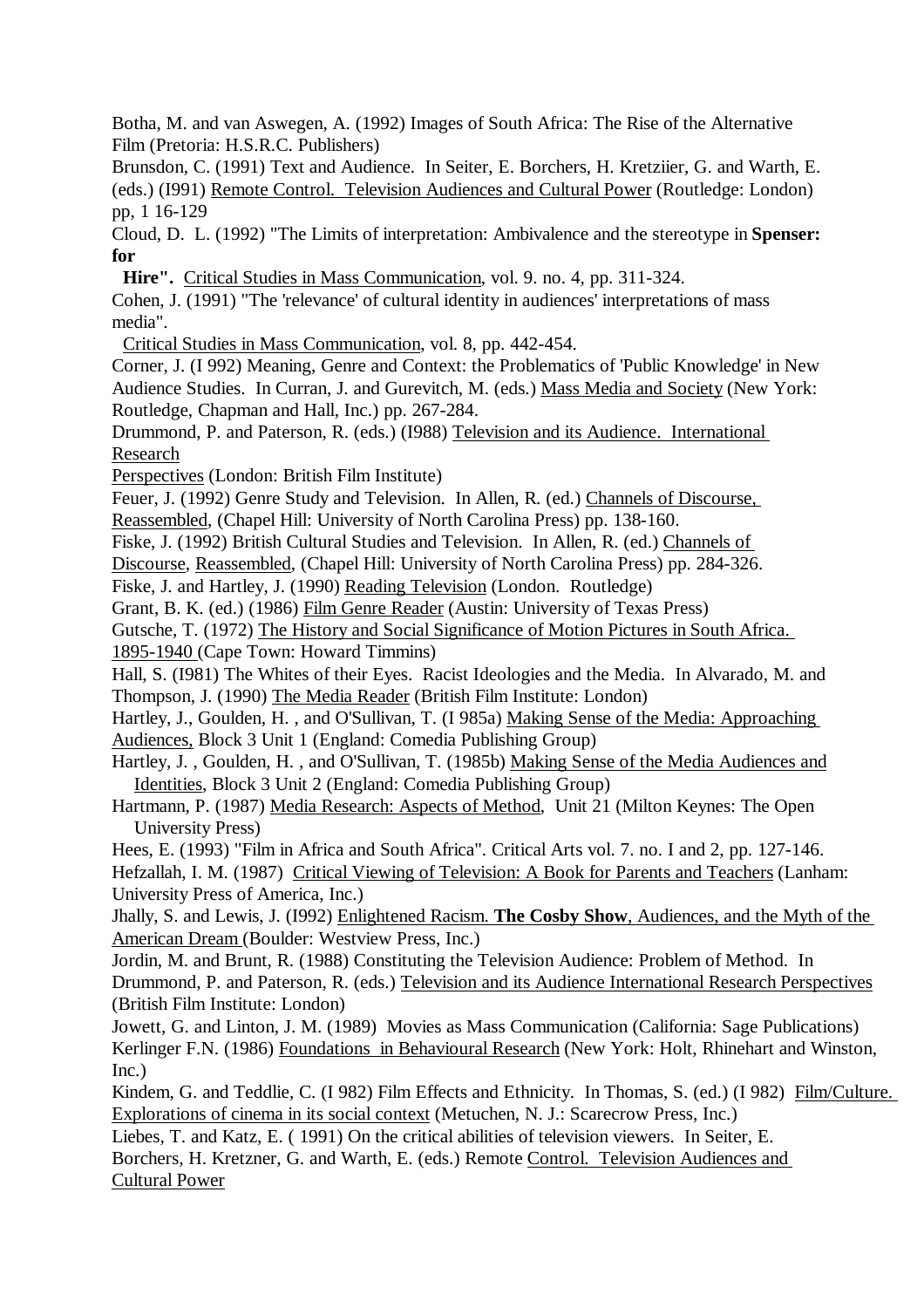(Routledge: London) pp. 204-222

Livingstone, S. M. (1988) Viewers' Interpretations of Soap Opera: The Role of Gender, Power and

Morality. In Drummond, P. and Paterson, R. (eds.) Television and its Audience. International Research Perspectives (British Film Institute: London)

McLeod, J. , Kosicki, G. , and Pan, Z. (1992) On Understanding and Misunderstanding Media Effects. In Curran, J. and Gurevitch, M. (eds.) Mass Media and Society (New York: Routledge, Chapman and Hall, Inc,) pp. 235-266.

Monaco, J. (I981) How to Read a Film: The Art, Technologv, Language, History, and Theory of Film and Media (New York: Oxford University Press)

Morley, D. (1980) The Nationwide Audience: Structure and Decoding (London: British Film Institute)

Morley, D. (1991) Changing Paradigms in Audience Studies. In Seiter, E. Borchers, H. Kreutzner, G. and Warth, E. (eds.) Remote Control. Television Audiences and Cultural Power (Routledge: London) pp. 16-43.

Muller, B. (1992) The Cinema of Gray Hofmeyr. The Struggle Against Nature. In Blignaut, J. and Botha, M. (eds.) Movies, Moguls, Mavericks. South African Cinema. 1979-1991 (Cape Town: Showdata) pp. 179-190.

Muller, J., Tomaselli, K. and Tomaselli, R. (1988) The Lineage of Contemporary Cultural Studies. In Tomaselli, K. (ed.) Rethinking Culture (Anthropos: Belville) pp. 12-3 1. Neale, S. (1980) Genre, (London: British Film Institute)

Neale, S, and Krutnik, F. (1990) Popular Film and Television Comedy (London: Routledge) O'Sullivan, T. , Hartley, J. , Saunders, D. and Fiske, J. (1983) Key Concepts in Communication (New York: Methuen)

Pretorius, W. (1992) Afrikaans Cinema in the Eighties. Soothing Images. In Blignaut, J. and Botha,

M. (eds.) Movies, Moguls, Mavericks. South African Cinema 1979-1991 (Showdata: Cape Town) pp. 375-394.

Schatz, T. (I993) Old Hollywood/New Hollywood: Ritual, Art, and Industry (UMI Research Press: Michigan)

Schroder, K.C. (1988) The Pleasure of Dynasty: The Weekly Reconstruction of Self-Confidence. In

Drummond, P. and Paterson, R. (eds.) Television and its Audience. International Research Perspectives (British Film Institute: London)

Seiter, E. (1992) Semiotics, Structuralism, and Television. In Allen, R. (ed.) Channels of Discourse, Reassembled, (Chapel Hill: University of North Carolina Press) pp. 31-66.

Seiter, E., Borchers, H., Kreutzner, G., and Warth, E. (1991) "Don't treat us like we're so stupid and naive": Towards an ethnography of soap opera viewers. In Seiter, E. Borchers, H.

Kreutzner, G. and Warth, E. (eds.) (1991) Remote Control. Television Audiences and Cultural Power (Routledge: London) pp. 223-247.

Silber, G. (1992) Tax, Lies and Videotape. Who killed the South African Film Industry? In Blignaut,

J. and Botha, M. (eds.) (1992) Movies, Moguls, Mavericks. South African Cinema 1979-1991 (Cape Town: Showdata)

Sobchack, V. (1982) Genre Film: Myth, Ritual and Sociodrama. In Thomas, S. (1982) (ed.) Fihn/Culture. Explorations of cinema in its social context (Metuchen, N. J. : Scarecrow Press, Inc.)